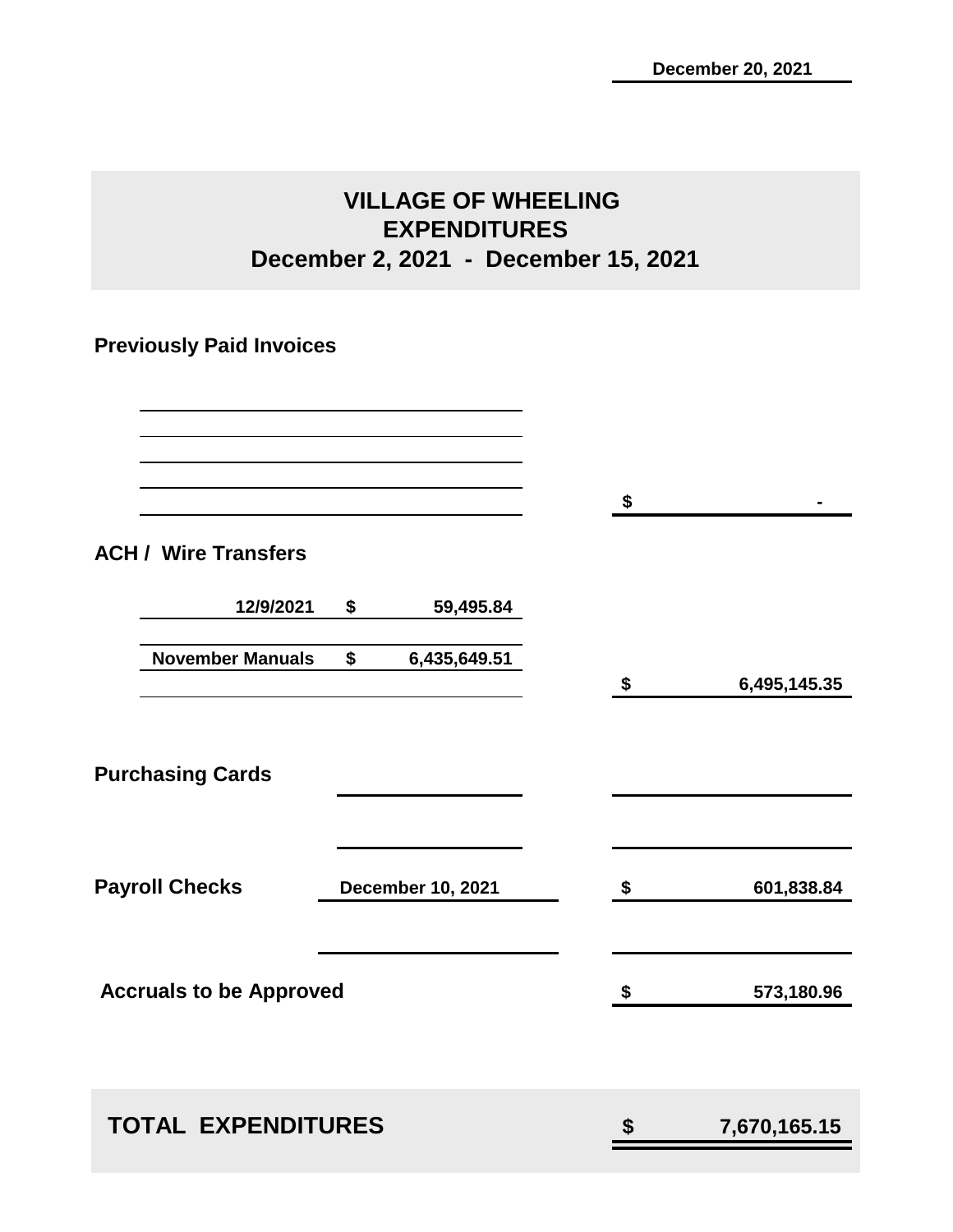SUNGARD PENTAMATION PAGE NUMBER: 1DATE: 12/09/2021 VILLAGE OF WHEELING ACCTPA51CASH REQUIREMENTS - CHECK FORMAT - DUE DATE: 12/10/2021

ACCOUNTING PERIOD: 12/21

PAYMENT TYPE: EFT ONLY

| VENDOR                                                                                    | <b>ORGANIZATION</b> | ACCOUNT | PURCHASE OR INVOICE | AMOUNT           | DESCRIPTION           |
|-------------------------------------------------------------------------------------------|---------------------|---------|---------------------|------------------|-----------------------|
| 8768<br>AFSCME COUNCIL 31                                                                 | 50                  | 2124    |                     | 775.60           | DED:094 AFSCME DUE    |
| TOTAL VOUCHER                                                                             |                     |         |                     | 775.60           |                       |
| 1323<br><b>JAVIER ALANIS</b>                                                              | 2110                | 5106    | 21001665            | 87.45            | UNIFORM REIMBURSEMENT |
| TOTAL VOUCHER                                                                             |                     |         |                     | 87.45            |                       |
| 6076<br>MICHAEL BIESCHKE<br>TOTAL VOUCHER                                                 | 2100                | 5106    | 21001666            | 634.21<br>634.21 | UNIFORM REIMBURSEMENT |
|                                                                                           |                     |         |                     |                  |                       |
| 3460<br>SHARI MATTHEWS HUIZAR, LCSW<br>TOTAL VOUCHER                                      | 1315                | 5297    | 21001669            | 154.00<br>154.00 | INVALID ASSIST GIFTS  |
| 11198<br>METROPOLITAN ALLIANCE OF POL                                                     | 50                  | 2108    |                     | 1,439.00         | DED:096A MAP DUES     |
| TOTAL VOUCHER                                                                             |                     |         |                     | 1,439.00         |                       |
| 12494                                                                                     | 50                  | 2138    |                     | 680.76           | DED:192 MISC DEDUC    |
| SALLY MULFORD<br>TOTAL VOUCHER                                                            |                     |         |                     | 680.76           |                       |
| 1869                                                                                      | 50                  | 2112    |                     | 9,481.56         | DED:040 457 NTWIDE    |
| NATIONWIDE RETIREMENT SOLUTI<br>TOTAL VOUCHER                                             |                     |         |                     | 9,481.56         |                       |
| 10171                                                                                     | 2110                | 5205    | 21001656            | 1,463.37         | NPELRA CONF. REIMB.   |
| ROCELLA RODGERS<br>TOTAL VOUCHER                                                          |                     |         |                     | 1,463.37         |                       |
| 9309                                                                                      | 2100                | 5106    | 21001664            | 232.89           | UNIFORM REIMBURSEMENT |
| BRITTANY VORE<br>TOTAL VOUCHER                                                            |                     |         |                     | 232.89           |                       |
| 2735                                                                                      | 50                  | 2107    |                     | 19,785.23        | DED:012 FIRE PENS     |
| WHEELING FIRE PENSION FUND<br>TOTAL VOUCHER                                               |                     |         |                     | 19,785.23        |                       |
| 2792<br>WHEELING FIREFIGHTER'S ASSN                                                       | 50                  | 2111    |                     | 1,995.48         | DED:091 FF ASC DUE    |
| TOTAL VOUCHER                                                                             |                     |         |                     | 1,995.48         |                       |
| 2736                                                                                      | 50                  | 2106    |                     | 22,766.29        | DED:011 POL PENS      |
| WHEELING POLICE PENSION FUND<br>TOTAL VOUCHER                                             |                     |         |                     | 22,766.29        |                       |
| TOTAL CASHABLE CHECKS<br>TOTAL EFT VOUCHERS                                               |                     |         |                     | .00<br>59,495.84 |                       |
| TOTAL REPORT                                                                              |                     |         |                     | 59,495.84        |                       |
| TOTAL NUMBER OF CHECKS TO BE ISSUED - 0<br>TOTAL NUMBER OF EFT VOUCHERS TO BE ISSUED - 12 |                     |         |                     |                  |                       |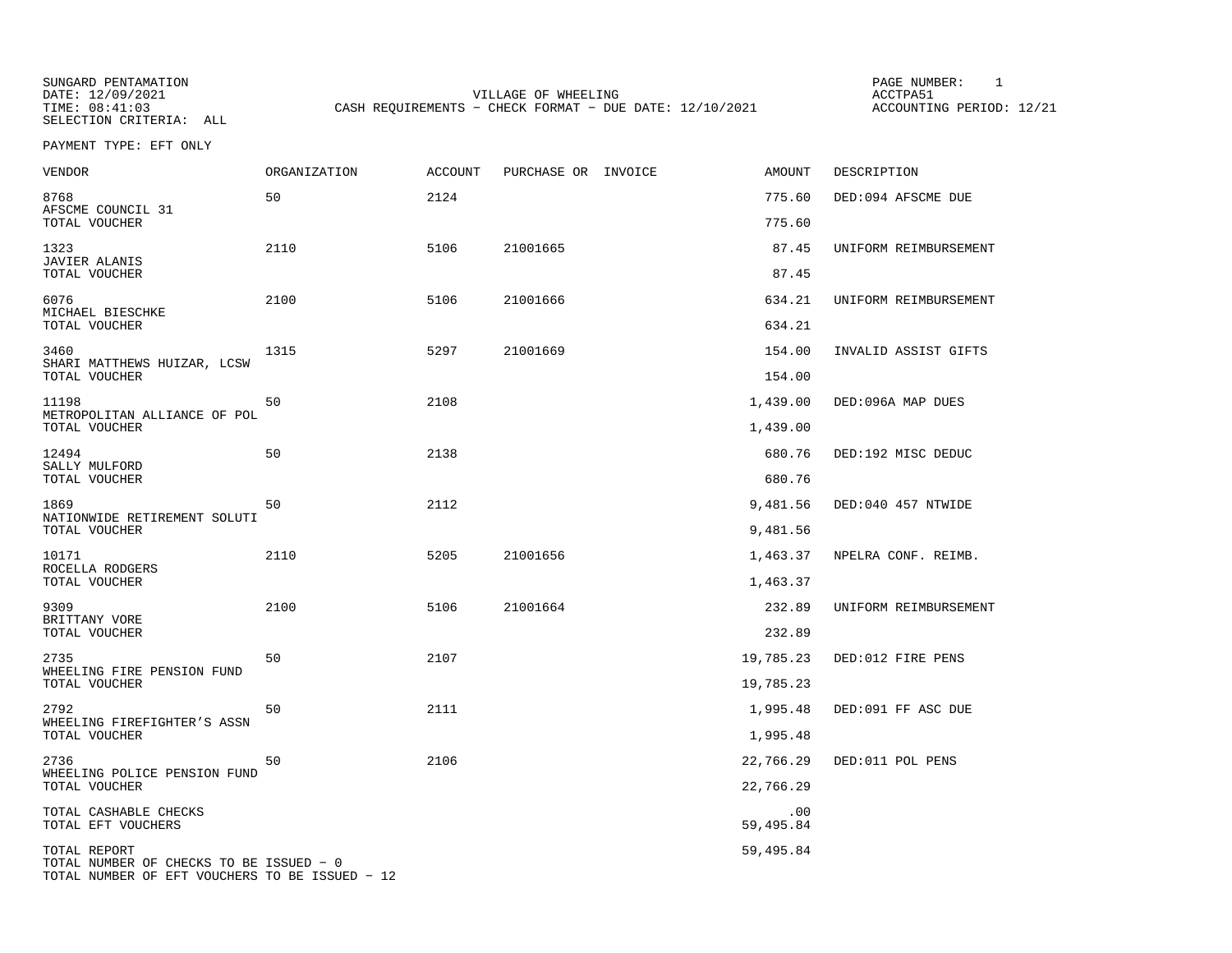### SUNGARD PENTAMATION PAGE NUMBER: 1DATE: 12/08/2021 VILLAGE OF WHEELING DAILY51

SELECTION CRITERIA:

MANUAL CHECK ACTIVITY

ACCOUNTING PERIOD: 11/21

FUND − 01 − GENERAL FUND

| ORGANIZATION                                                               | ACCOUNT<br>CONTROL    | VENDOR<br>DESCRIPTION                             | T/C INVOICE      | 1099 PURCHASE ORDE TRANSACT PROJ/TAS CASH ACCT<br>CHK DATE ACCOUNT CHECK NO |                  | SALES TAX<br>USE TAX | DISC DATE<br>DISC AMT | CHECK AMT<br>NET PAYABLE |
|----------------------------------------------------------------------------|-----------------------|---------------------------------------------------|------------------|-----------------------------------------------------------------------------|------------------|----------------------|-----------------------|--------------------------|
| 01                                                                         | 2011<br><b>BS1121</b> | <b>IPBC</b><br>NOV HEALTH PREMIUMS                | $_{\rm N}$<br>20 | 11/01/21<br>11/01/21                                                        | 1003<br>2021265  | 0.00<br>0.00         | 0.00                  | 120191.55<br>120191.55   |
| 01                                                                         | 2011<br><b>BS1121</b> | GUARDIAN<br>NOV DENTAL PREMIUMS 20                | N                | 11/24/21<br>11/24/21                                                        | 1003<br>2021280  | 0.00<br>0.00         | 0.00                  | 749.27<br>749.27         |
| TOTAL GENERAL FUND CHECK AMT<br>TOTAL GENERAL FUND NET PAYABLE             |                       |                                                   |                  |                                                                             |                  |                      |                       | 120940.82<br>120940.82   |
| 1160                                                                       | 5227<br><b>BS1121</b> | POSTMASTER PERMIT 3 N<br>NOV WATER BILL POSTA 20  |                  | 11/24/21<br>11/24/21                                                        | 1003<br>2021279  | 0.00<br>0.00         | 0.00                  | 47.31<br>47.31           |
| 1160                                                                       | 5227<br><b>BS1121</b> | POSTMASTER PERMIT 3 N<br>NOV WATER BILL POST 20   |                  | 11/26/21<br>11/26/21                                                        | 1003<br>2021287A | 0.00<br>0.00         | 0.00                  | 3.34<br>3.34             |
| TOTAL VENDOR CHECK AMT<br>TOTAL VENDOR NET PAYABLE                         |                       |                                                   |                  |                                                                             |                  |                      |                       | 50.65<br>50.65           |
| 1160                                                                       | 5231<br>BS1121        | SOLID WASTE AGCY NOR N<br>DEC SWANCC FEES         | 20               | 11/23/21<br>11/23/21                                                        | 1003<br>2021276  | 0.00<br>0.00         | 0.00                  | 40671.00<br>40671.00     |
| TOTAL SOLID WASTE SYSTEM CHECK AMT<br>TOTAL SOLID WASTE SYSTEM NET PAYABLE |                       |                                                   |                  |                                                                             |                  |                      |                       | 40721.65<br>40721.65     |
| 1170                                                                       | 5236<br>BS1121        | PASSPORT PARKING INC N<br>OCT 21 MOBILE PAY CH 20 |                  | 11/24/21<br>11/24/21                                                        | 1003<br>2021277  | 0.00<br>0.00         | 0.00                  | 36.26<br>36.26           |
| TOTAL COMMUTER PARKING CHECK AMT<br>TOTAL COMMUTER PARKING NET PAYABLE     |                       |                                                   |                  |                                                                             |                  |                      |                       | 36.26<br>36.26           |
| 1600                                                                       | 5227<br>BS1121        | POSTMASTER PERMIT 3 N<br>VILLAGE NEWSLETTER P 20  |                  | 11/01/21<br>11/01/21                                                        | 1003<br>2021267  | 0.00<br>0.00         | 0.00                  | 2857.68<br>2857.68       |
| 1600                                                                       | 5212<br><b>BS1121</b> | <b>IPBC</b><br>NOV HEALT PREMIUMS                 | N<br>20          | 11/01/21<br>11/01/21                                                        | 1003<br>2021265  | 0.00<br>0.00         | 0.00                  | 367.00<br>367.00         |
| TOTAL ADMIN & BOT CHECK AMT<br>TOTAL ADMIN & BOT NET PAYABLE               |                       |                                                   |                  |                                                                             |                  |                      |                       | 3224.68<br>3224.68       |
| 1700                                                                       | 5299<br><b>BS1121</b> | WEX HEALTH INC<br>OCT PROCESSING FEE              | N<br>20          | 11/24/21<br>11/24/21                                                        | 1003<br>2021278  | 0.00<br>0.00         | 0.00                  | 293.25<br>293.25         |
| TOTAL FINANCE DEPARTMENT CHECK AMT                                         |                       |                                                   |                  |                                                                             |                  |                      |                       | 293.25                   |

TOTAL FINANCE DEPARTMENT NET PAYABLE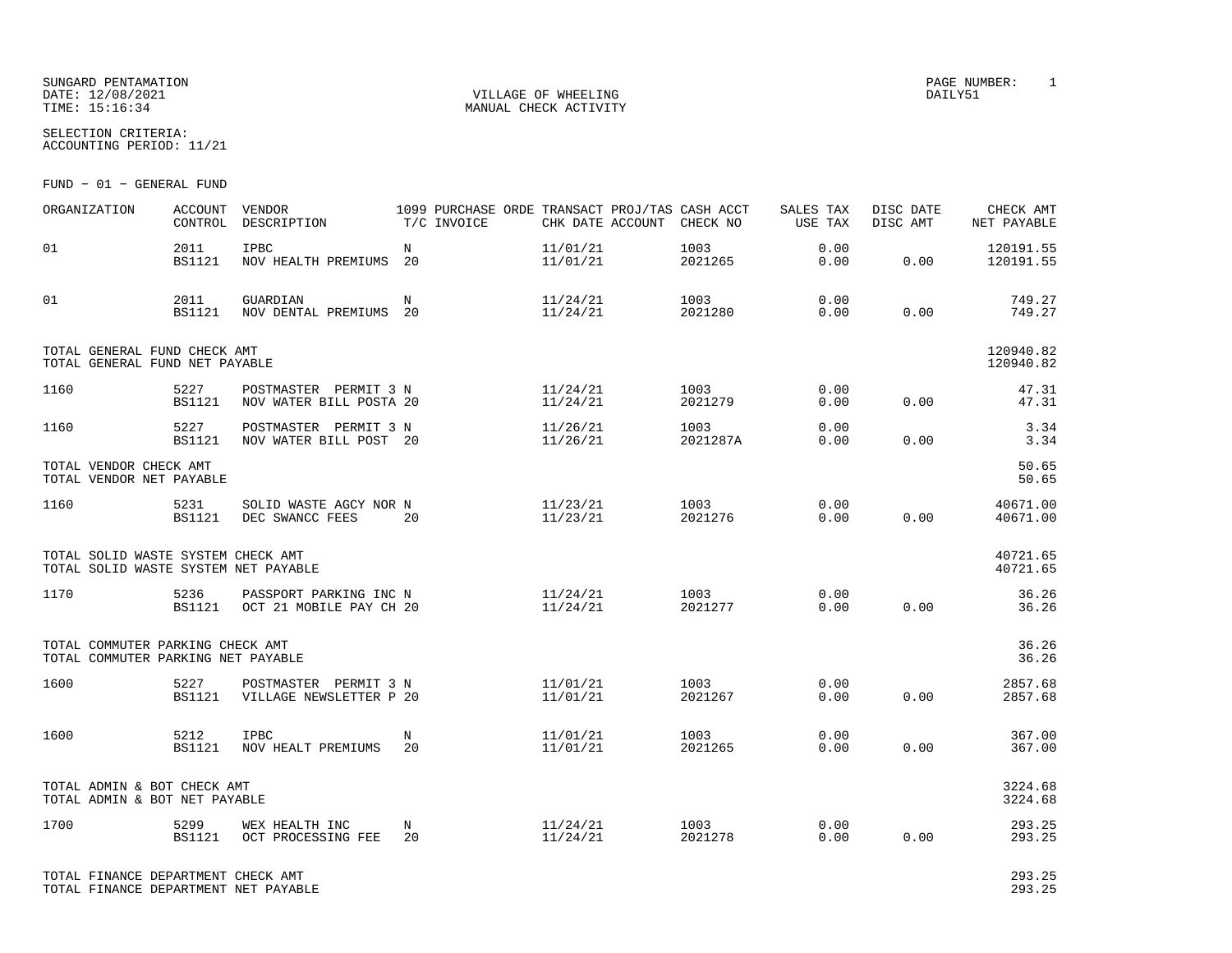| SUNGARD PENTAMATION<br>DATE: 12/08/2021<br>TIME: 15:16:34 |                    |                       |             | VILLAGE OF WHEELING<br>MANUAL CHECK ACTIVITY |                                                                             |                      |                       | DAILY51 | PAGE NUMBER:             | -2 |
|-----------------------------------------------------------|--------------------|-----------------------|-------------|----------------------------------------------|-----------------------------------------------------------------------------|----------------------|-----------------------|---------|--------------------------|----|
| SELECTION CRITERIA:<br>ACCOUNTING PERIOD: 11/21           |                    |                       |             |                                              |                                                                             |                      |                       |         |                          |    |
| FUND - 01 - GENERAL FUND                                  |                    |                       |             |                                              |                                                                             |                      |                       |         |                          |    |
| ORGANIZATION                                              | ACCOUNT<br>CONTROL | VENDOR<br>DESCRIPTION | T/C INVOICE |                                              | 1099 PURCHASE ORDE TRANSACT PROJ/TAS CASH ACCT<br>CHK DATE ACCOUNT CHECK NO | SALES TAX<br>USE TAX | DISC DATE<br>DISC AMT |         | CHECK AMT<br>NET PAYABLE |    |
| TOTAL GENERAL FUND CHECK AMT                              |                    |                       |             |                                              |                                                                             |                      |                       |         | 165216.66                |    |

TOTAL GENERAL FUND NET PAYABLE

165216.66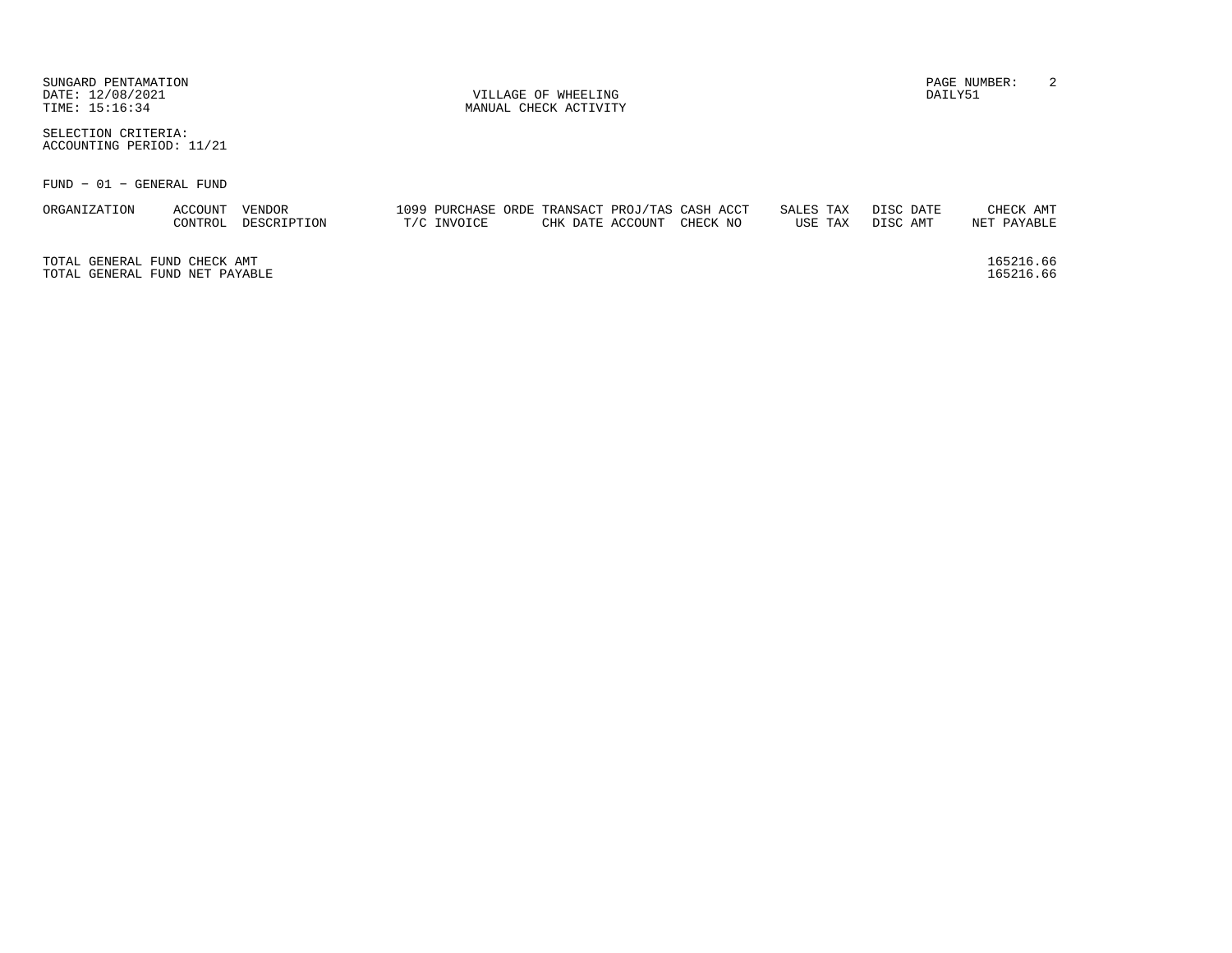SUNGARD PENTAMATION PAGE NUMBER: 3DATE: 12/08/2021 VILLAGE OF WHEELING DAILY51

MANUAL CHECK ACTIVITY

SELECTION CRITERIA:ACCOUNTING PERIOD: 11/21

FUND − 21 − 2007 GEN OBLIG BOND FUND

| ORGANIZATION                             | ACCOUNT       | VENDOR                                     | 1099 PURCHASE ORDE TRANSACT PROJ/TAS CASH ACCT |                  |          | SALES TAX | DISC DATE | CHECK AMT   |
|------------------------------------------|---------------|--------------------------------------------|------------------------------------------------|------------------|----------|-----------|-----------|-------------|
|                                          | CONTROL       | DESCRIPTION                                | T/C INVOICE                                    | CHK DATE ACCOUNT | CHECK NO | USE TAX   | DISC AMT  | NET PAYABLE |
| 21                                       | 5624          | BANK OF AMERICA, CHI N                     |                                                | 11/30/21         | 1003     | 0.00      |           | 196000.00   |
|                                          | <b>BS1121</b> | 2007 GOBOND INT                            | 20                                             | 11/30/21         | 2021289  | 0.00      | 0.00      | 196000.00   |
|                                          |               |                                            |                                                |                  |          |           |           |             |
| TOTAL 2007 GEN OBLIG BOND FUND CHECK AMT |               |                                            |                                                |                  |          |           |           | 196000.00   |
|                                          |               | TOTAL 2007 GEN OBLIG BOND FUND NET PAYABLE |                                                |                  |          |           |           | 196000.00   |
| TOTAL 2007 GEN OBLIG BOND FUND CHECK AMT |               |                                            |                                                |                  |          |           |           | 196000.00   |
|                                          |               | TOTAL 2007 GEN OBLIG BOND FUND NET PAYABLE |                                                |                  |          |           |           | 196000.00   |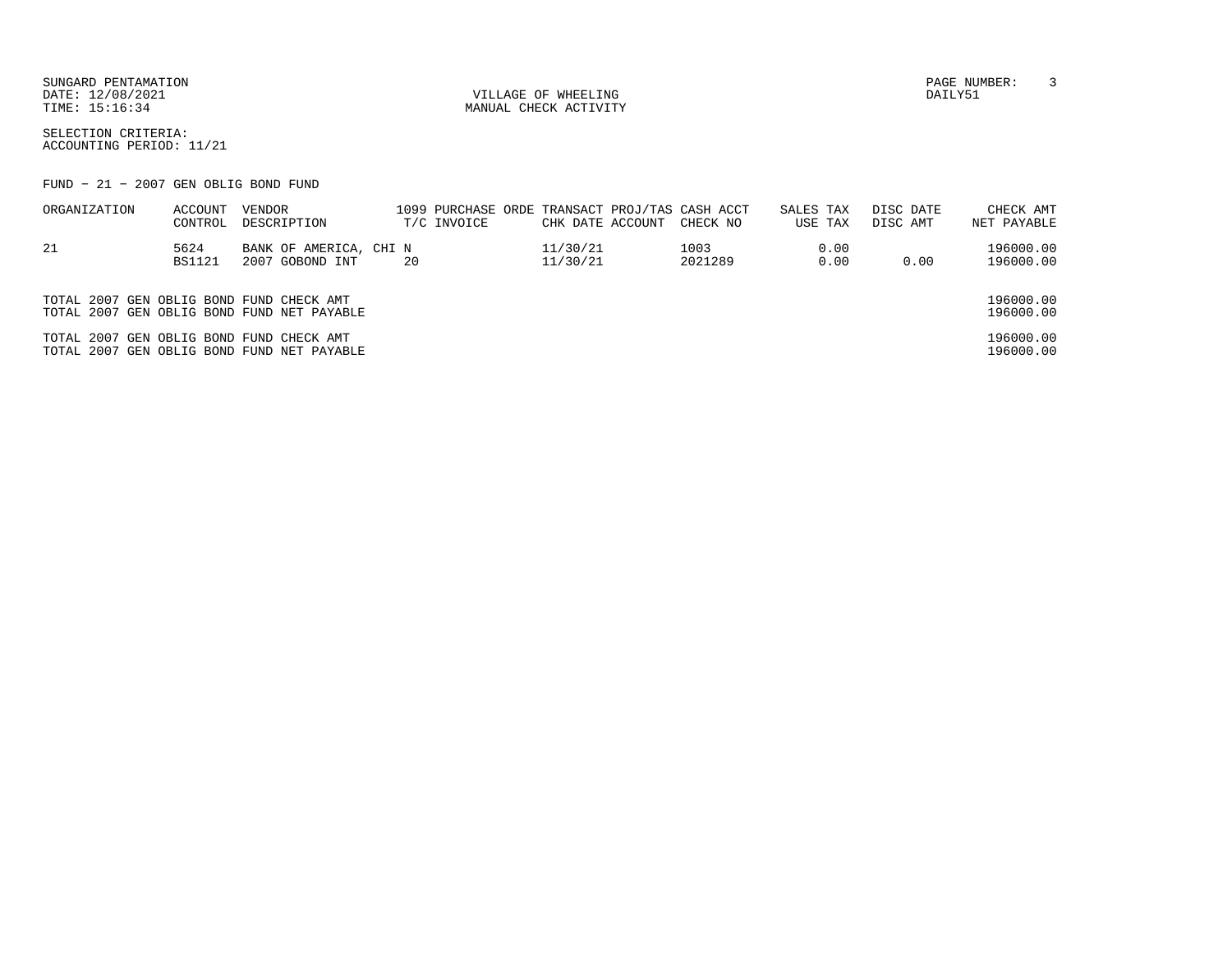SUNGARD PENTAMATION SUNGARD PENTAMATION SUNGARD PAGE NUMBER: 4 SECOND PAGE NUMBER: 4 SECOND PAGE NUMBER: 4 SECOND PAGE NUMBER: 4 SECOND PAGE NUMBER: 4 SECOND PAGE NUMBER: 4 SECOND PAGE NUMBER: 4 SECOND PAGE NUMBER: 4 SECON DATE: 12/08/2021 VILLAGE OF WHEELING DAILY51

MANUAL CHECK ACTIVITY

SELECTION CRITERIA:ACCOUNTING PERIOD: 11/21

FUND − 23 − 2009 GEN OBLIG BOND FUND

| ORGANIZATION                             | ACCOUNT               | VENDOR                                           | 1099 PURCHASE ORDE TRANSACT PROJ/TAS CASH ACCT |                      |                 | SALES TAX    | DISC DATE | CHECK AMT            |
|------------------------------------------|-----------------------|--------------------------------------------------|------------------------------------------------|----------------------|-----------------|--------------|-----------|----------------------|
|                                          | CONTROL               | DESCRIPTION                                      | T/C INVOICE                                    | CHK DATE ACCOUNT     | CHECK NO        | USE TAX      | DISC AMT  | NET PAYABLE          |
| 23                                       | 5624<br><b>BS1121</b> | BANK OF AMERICA, CHI N<br>2009 GOBOND INT NOV 20 |                                                | 11/01/21<br>11/01/21 | 1003<br>2021266 | 0.00<br>0.00 | 0.00      | 28124.68<br>28124.68 |
|                                          |                       |                                                  |                                                |                      |                 |              |           |                      |
| 23                                       | 5624                  | BANK OF AMERICA, CHI N                           |                                                | 11/30/21             | 1003            | 0.00         |           | 27508.61             |
|                                          | <b>BS1121</b>         | 2009 GOBOND INT - DE 20                          |                                                | 11/30/21             | 2021290         | 0.00         | 0.00      | 27508.61             |
| TOTAL VENDOR CHECK AMT                   |                       |                                                  |                                                |                      |                 |              |           | 55633.29             |
| TOTAL VENDOR NET PAYABLE                 |                       |                                                  |                                                |                      |                 |              |           | 55633.29             |
| TOTAL 2009 GEN OBLIG BOND FUND CHECK AMT |                       |                                                  |                                                |                      |                 |              |           | 55633.29             |
|                                          |                       | TOTAL 2009 GEN OBLIG BOND FUND NET PAYABLE       |                                                |                      |                 |              |           | 55633.29             |
| TOTAL 2009 GEN OBLIG BOND FUND CHECK AMT |                       |                                                  |                                                |                      |                 |              |           | 55633.29             |
|                                          |                       | TOTAL 2009 GEN OBLIG BOND FUND NET PAYABLE       |                                                |                      |                 |              |           | 55633.29             |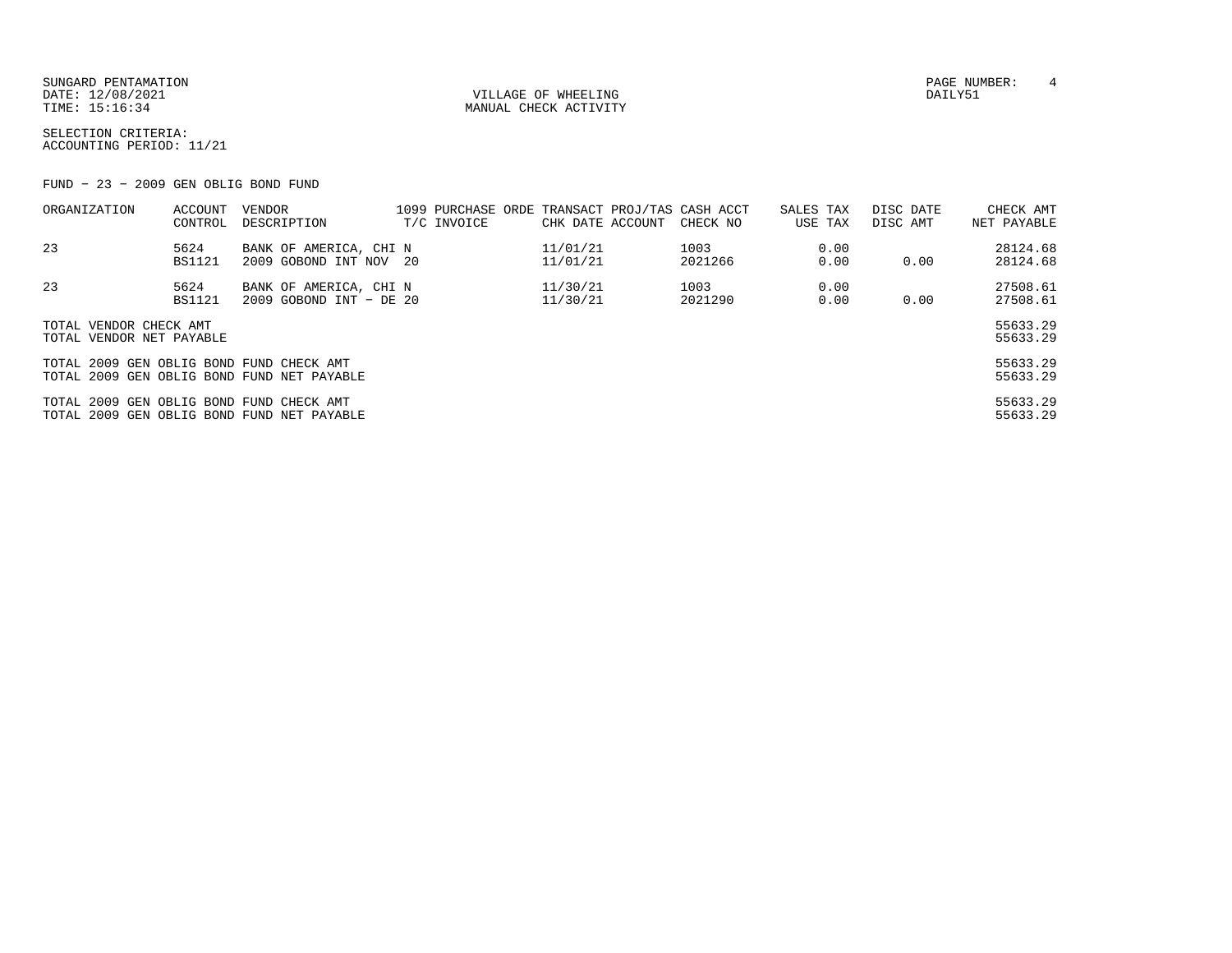SUNGARD PENTAMATION PAGE NUMBER: 5DATE: 12/08/2021 VILLAGE OF WHEELING DAILY51

MANUAL CHECK ACTIVITY

SELECTION CRITERIA:ACCOUNTING PERIOD: 11/21

FUND − 34 − CAPITAL PROJECTS FUND

| ORGANIZATION                                                                     | ACCOUNT<br>CONTROL | VENDOR<br>DESCRIPTION                            |  | T/C INVOICE | CHK DATE ACCOUNT |                        | 1099 PURCHASE ORDE TRANSACT PROJ/TAS CASH ACCT<br>CHECK NO | SALES TAX<br>USE TAX | DISC DATE<br>DISC AMT | CHECK AMT<br>NET PAYABLE |
|----------------------------------------------------------------------------------|--------------------|--------------------------------------------------|--|-------------|------------------|------------------------|------------------------------------------------------------|----------------------|-----------------------|--------------------------|
| 3420                                                                             | 5623<br>BS1121     | AMALGAMATED BANK OF N<br>2020 REFUNDBONDS PRI 20 |  |             | 11/30/21 5623    | 11/30/21 2011-024 1003 | 2021292                                                    | 0.00<br>0.00         | 0.00                  | 392400.40<br>392400.40   |
| 3420                                                                             | 5624<br>BS1121     | AMALGAMATED BANK OF N<br>2020 REFUNDBONDS INT 20 |  |             | 11/30/21 5624    | 11/30/21 2011-024 1003 | 2021292                                                    | 0.00<br>0.00         | 0.00                  | 4110.69<br>4110.69       |
| TOTAL VENDOR CHECK AMT<br>TOTAL VENDOR NET PAYABLE                               |                    |                                                  |  |             |                  |                        |                                                            |                      |                       | 396511.09<br>396511.09   |
| TOTAL CAPITAL IMPROVEMENTS CHECK AMT<br>TOTAL CAPITAL IMPROVEMENTS NET PAYABLE   |                    |                                                  |  |             |                  |                        |                                                            |                      |                       | 396511.09<br>396511.09   |
| TOTAL CAPITAL PROJECTS FUND CHECK AMT<br>TOTAL CAPITAL PROJECTS FUND NET PAYABLE |                    |                                                  |  |             |                  |                        |                                                            |                      |                       | 396511.09<br>396511.09   |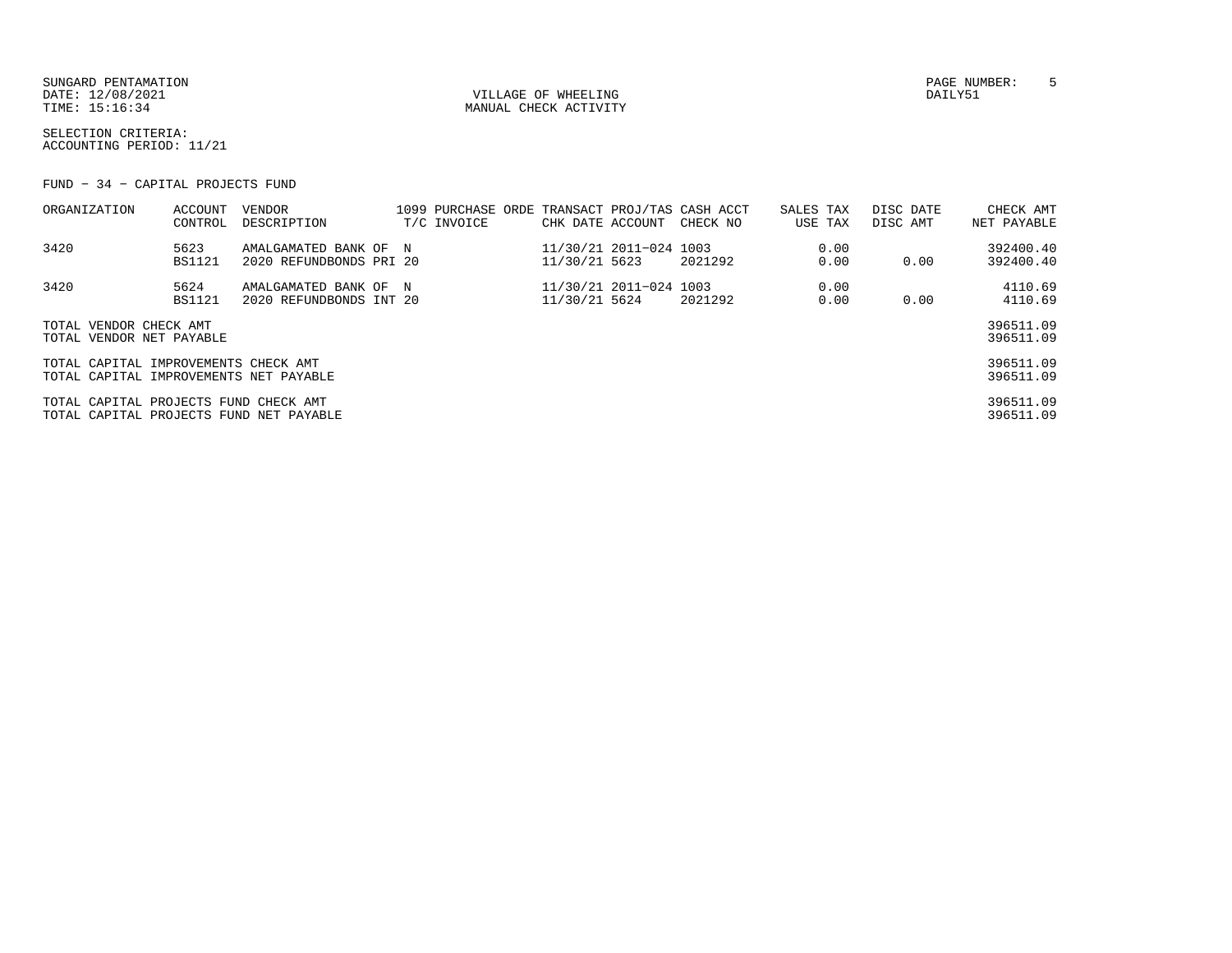SUNGARD PENTAMATION PAGE NUMBER: 6DATE: 12/08/2021 VILLAGE OF WHEELING DAILY51

MANUAL CHECK ACTIVITY

SELECTION CRITERIA:ACCOUNTING PERIOD: 11/21

FUND − 35 − TOWNCENTER TIF 2 FUND

| ORGANIZATION                                                                     | ACCOUNT<br>CONTROL    | <b>VENDOR</b><br>DESCRIPTION                     |  | T/C INVOICE | CHK DATE ACCOUNT                        | 1099 PURCHASE ORDE TRANSACT PROJ/TAS CASH ACCT<br>CHECK NO | SALES TAX<br>USE TAX | DISC DATE<br>DISC AMT | CHECK AMT<br>NET PAYABLE |
|----------------------------------------------------------------------------------|-----------------------|--------------------------------------------------|--|-------------|-----------------------------------------|------------------------------------------------------------|----------------------|-----------------------|--------------------------|
| 3500                                                                             | 5750<br><b>BS1121</b> | AMALGAMATED BANK OF N<br>2016 TIFNOTE A - PRI 20 |  |             | 11/30/21 2021-019 1003<br>11/30/21 5750 | 2021293                                                    | 0.00<br>0.00         | 0.00                  | 508011.19<br>508011.19   |
| 3500                                                                             | 5750<br><b>BS1121</b> | AMALGAMATED BANK OF N<br>2016 TIFNOTE A - INT 20 |  |             | 11/30/21 2021-019 1003<br>11/30/21 5750 | 2021293                                                    | 0.00<br>0.00         | 0.00                  | 226796.27<br>226796.27   |
| 3500                                                                             | 5750<br><b>BS1121</b> | AMALGAMATED BANK OF N<br>2016 TIFNOTE B - PRI 20 |  |             | 11/30/21 2021-019 1003<br>11/30/21 5750 | 2021293                                                    | 0.00<br>0.00         | 0.00                  | 298327.37<br>298327.37   |
| 3500                                                                             | 5750<br><b>BS1121</b> | AMALGAMATED BANK OF N<br>2016 TIFNOTE B - INT 20 |  |             | 11/30/21 2021-019 1003<br>11/30/21 5750 | 2021293                                                    | 0.00<br>0.00         | 0.00                  | 160927.30<br>160927.30   |
| TOTAL VENDOR CHECK AMT<br>TOTAL VENDOR NET PAYABLE                               |                       |                                                  |  |             |                                         |                                                            |                      |                       | 1194062.13<br>1194062.13 |
| TOTAL TOWNCENTER TIF 2 FUND CHECK AMT<br>TOTAL TOWNCENTER TIF 2 FUND NET PAYABLE |                       |                                                  |  |             |                                         |                                                            |                      |                       | 1194062.13<br>1194062.13 |
| TOTAL TOWNCENTER TIF 2 FUND CHECK AMT<br>TOTAL TOWNCENTER TIF 2 FUND NET PAYABLE |                       |                                                  |  |             |                                         |                                                            |                      |                       | 1194062.13<br>1194062.13 |
|                                                                                  |                       |                                                  |  |             |                                         |                                                            |                      |                       |                          |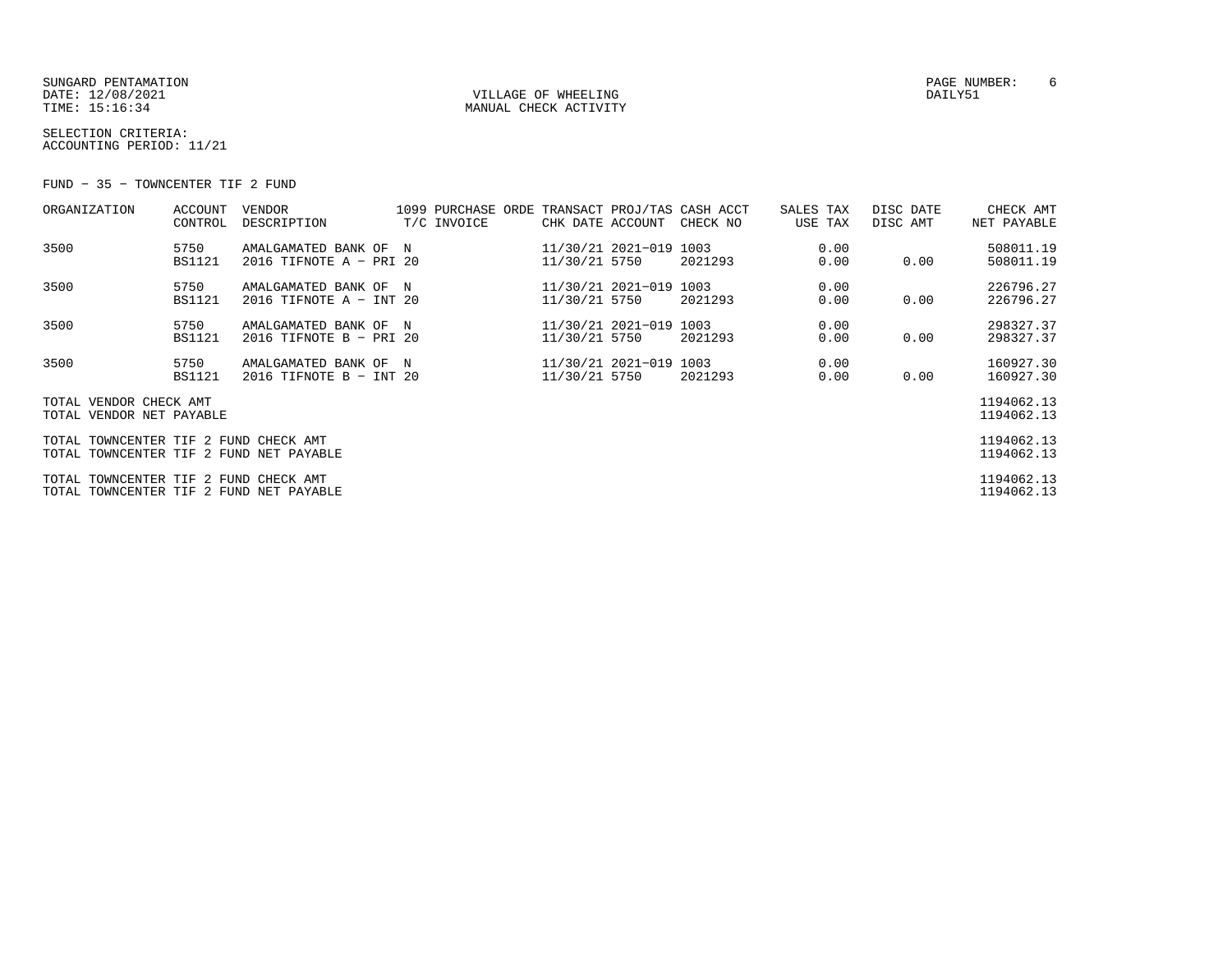SUNGARD PENTAMATION PAGE NUMBER: 7DATE: 12/08/2021 VILLAGE OF WHEELING DAILY51

MANUAL CHECK ACTIVITY

SELECTION CRITERIA:ACCOUNTING PERIOD: 11/21

FUND − 36 − SOUTHEAST TIF 2 FUND

| ORGANIZATION                           | ACCOUNT | VENDOR                  |             |                  | 1099 PURCHASE ORDE TRANSACT PROJ/TAS CASH ACCT | SALES TAX |      | DISC DATE | CHECK AMT   |
|----------------------------------------|---------|-------------------------|-------------|------------------|------------------------------------------------|-----------|------|-----------|-------------|
|                                        | CONTROL | DESCRIPTION             | T/C INVOICE | CHK DATE ACCOUNT | CHECK NO                                       | USE TAX   |      | DISC AMT  | NET PAYABLE |
| 3600                                   | 5750    | OM WHEELING OIL LLC M   |             | 11/08/21         | 1003                                           |           | 0.00 |           | 112518.05   |
|                                        | BS1121  | TIF REIMBURSEMENT #1 20 |             | 11/08/21         | 2021269                                        |           | 0.00 | 0.00      | 112518.05   |
|                                        |         |                         |             |                  |                                                |           |      |           |             |
| TOTAL SOUTHEAST TIF 2 FUND CHECK AMT   |         |                         |             |                  |                                                |           |      |           | 112518.05   |
| TOTAL SOUTHEAST TIF 2 FUND NET PAYABLE |         |                         |             |                  |                                                |           |      |           | 112518.05   |
| TOTAL SOUTHEAST TIF 2 FUND CHECK AMT   |         |                         |             |                  |                                                |           |      |           | 112518.05   |
| TOTAL SOUTHEAST TIF 2 FUND NET PAYABLE |         |                         |             |                  |                                                |           |      |           | 112518.05   |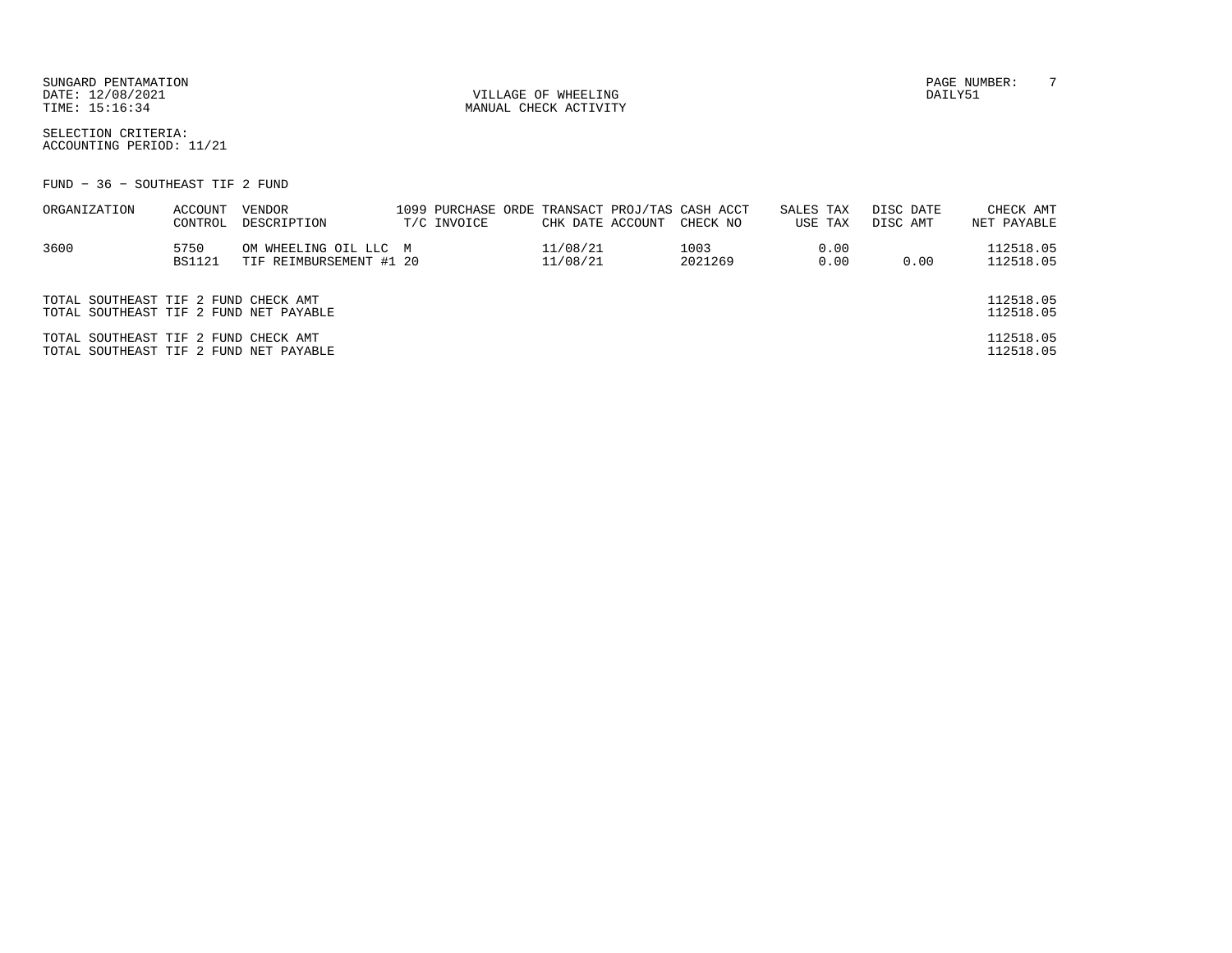SUNGARD PENTAMATION PAGE NUMBER: 8DATE: 12/08/2021 VILLAGE OF WHEELING DAILY51

### MANUAL CHECK ACTIVITY

SELECTION CRITERIA:ACCOUNTING PERIOD: 11/21

FUND − 39 − LAKE COOK/MILW TIF FUND

| ORGANIZATION                                                                         | ACCOUNT<br>CONTROL    | VENDOR<br>DESCRIPTION                            | 1099 PURCHASE ORDE TRANSACT PROJ/TAS CASH ACCT<br>T/C INVOICE |               | CHK DATE ACCOUNT CHECK NO |         | SALES TAX<br>USE TAX | DISC DATE<br>DISC AMT | CHECK AMT<br>NET PAYABLE |
|--------------------------------------------------------------------------------------|-----------------------|--------------------------------------------------|---------------------------------------------------------------|---------------|---------------------------|---------|----------------------|-----------------------|--------------------------|
| 3900                                                                                 | 5623<br><b>BS1121</b> | AMALGAMATED BANK OF N<br>2020 REFUNDBONDS PRI 20 |                                                               | 11/30/21 5623 | 11/30/21 2011-024 1003    | 2021292 | 0.00<br>0.00         | 0.00                  | 302599.60<br>302599.60   |
| 3900                                                                                 | 5624<br><b>BS1121</b> | AMALGAMATED BANK OF N<br>2020 REFUNDBONDS INT 20 |                                                               | 11/30/21 5624 | 11/30/21 2011-024 1003    | 2021292 | 0.00<br>0.00         | 0.00                  | 15939.31<br>15939.31     |
| 3900                                                                                 | 5623<br><b>BS1121</b> | AMALGAMATED BANK OF N<br>2016 REFUNDING BONDS 20 |                                                               | 11/30/21 5623 | 11/30/21 2016-033 1003    | 2021291 | 0.00<br>0.00         | 0.00                  | 1785000.00<br>1785000.00 |
| 3900                                                                                 | 5624<br><b>BS1121</b> | AMALGAMATED BANK OF N<br>2016 REFUNDING BONDS 20 |                                                               | 11/30/21 5624 | 11/30/21 2016-033 1003    | 2021291 | 0.00<br>0.00         | 0.00                  | 91500.00<br>91500.00     |
| 3900                                                                                 | 5623<br><b>BS1121</b> | AMALGAMATED BANK OF N<br>2020 REFUNDBONDS PRI 20 |                                                               | 11/30/21 5623 | 11/30/21 2012-013 1003    | 2021292 | 0.00<br>0.00         | 0.00                  | 365000.00<br>365000.00   |
| 3900                                                                                 | 5624<br>BS1121        | AMALGAMATED BANK OF N<br>2020 REFUNDBONDS INT 20 |                                                               | 11/30/21 5624 | 11/30/21 2012-013 1003    | 2021292 | 0.00<br>0.00         | 0.00                  | 15050.00<br>15050.00     |
| TOTAL VENDOR CHECK AMT<br>TOTAL VENDOR NET PAYABLE                                   |                       |                                                  |                                                               |               |                           |         |                      |                       | 2575088.91<br>2575088.91 |
| TOTAL NORTH TIF DISTRICT CHECK AMT<br>TOTAL NORTH TIF DISTRICT NET PAYABLE           |                       |                                                  |                                                               |               |                           |         |                      |                       | 2575088.91<br>2575088.91 |
| TOTAL LAKE COOK/MILW TIF FUND CHECK AMT<br>TOTAL LAKE COOK/MILW TIF FUND NET PAYABLE |                       |                                                  |                                                               |               |                           |         |                      |                       | 2575088.91<br>2575088.91 |
|                                                                                      |                       |                                                  |                                                               |               |                           |         |                      |                       |                          |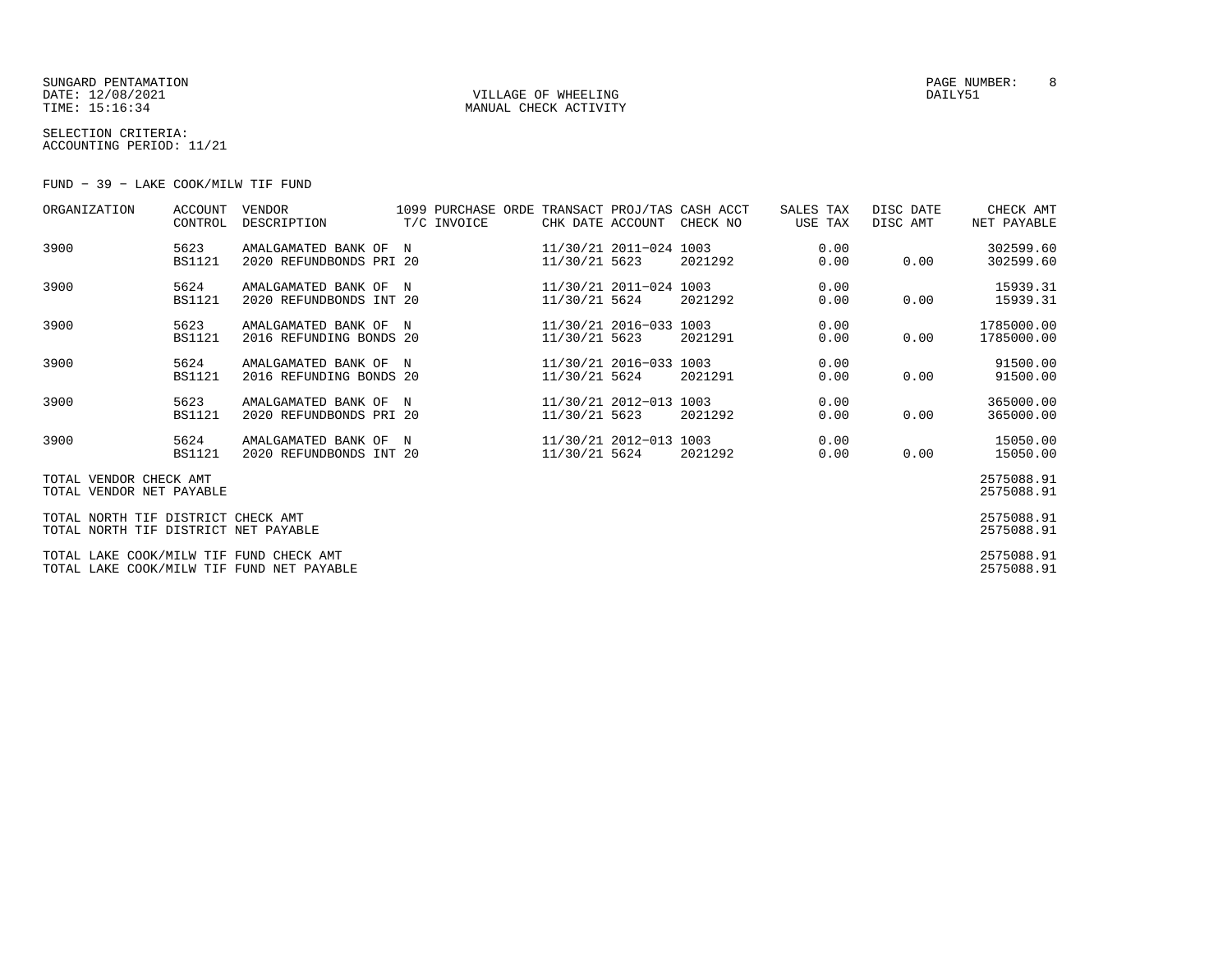SUNGARD PENTAMATION PAGE NUMBER: 9DATE: 12/08/2021 VILLAGE OF WHEELING DAILY51

MANUAL CHECK ACTIVITY

SELECTION CRITERIA:ACCOUNTING PERIOD: 11/21

FUND − 40 − WATER AND SEWER FUND

| ORGANIZATION                                                                   | <b>ACCOUNT</b><br>CONTROL | <b>VENDOR</b><br>DESCRIPTION                     |    | T/C INVOICE | CHK DATE ACCOUNT                        | 1099 PURCHASE ORDE TRANSACT PROJ/TAS CASH ACCT<br>CHECK NO | SALES TAX<br>USE TAX | DISC DATE<br>DISC AMT | CHECK AMT<br>NET PAYABLE |
|--------------------------------------------------------------------------------|---------------------------|--------------------------------------------------|----|-------------|-----------------------------------------|------------------------------------------------------------|----------------------|-----------------------|--------------------------|
| 4100                                                                           | 5705<br><b>BS1121</b>     | NORTHWEST WATER COMM N<br>20% WATER PURCHASE     | 20 |             | 11/30/21<br>11/30/21                    | 1003<br>2021294                                            | 0.00<br>0.00         | 0.00                  | 339707.00<br>339707.00   |
| 4100                                                                           | 5227<br><b>BS1121</b>     | POSTMASTER PERMIT 3 N<br>NOV WATER BILL POSTA 20 |    |             | 11/24/21<br>11/24/21                    | 1003<br>2021279                                            | 0.00<br>0.00         | 0.00                  | 1261.54<br>1261.54       |
| 4100                                                                           | 5227<br><b>BS1121</b>     | POSTMASTER PERMIT 3 N<br>NOV WATER BILL POST 20  |    |             | 11/26/21<br>11/26/21                    | 1003<br>2021287A                                           | 0.00<br>0.00         | 0.00                  | 89.04<br>89.04           |
| TOTAL VENDOR CHECK AMT<br>TOTAL VENDOR NET PAYABLE                             |                           |                                                  |    |             |                                         |                                                            |                      |                       | 1350.58<br>1350.58       |
| TOTAL WATER DIVISION CHECK AMT<br>TOTAL WATER DIVISION NET PAYABLE             |                           |                                                  |    |             |                                         |                                                            |                      |                       | 341057.58<br>341057.58   |
| 4200                                                                           | 5227<br><b>BS1121</b>     | POSTMASTER PERMIT 3 N<br>NOV WATER BILL POSTA 20 |    |             | 11/24/21<br>11/24/21                    | 1003<br>2021279                                            | 0.00<br>0.00         | 0.00                  | 268.08<br>268.08         |
| 4200                                                                           | 5227<br><b>BS1121</b>     | POSTMASTER PERMIT 3 N<br>NOV WATER BILL POST 20  |    |             | 11/26/21<br>11/26/21                    | 1003<br>2021287A                                           | 0.00<br>0.00         | 0.00                  | 18.92<br>18.92           |
| TOTAL VENDOR CHECK AMT<br>TOTAL VENDOR NET PAYABLE                             |                           |                                                  |    |             |                                         |                                                            |                      |                       | 287.00<br>287.00         |
| TOTAL SEWER DIVISION CHECK AMT<br>TOTAL SEWER DIVISION NET PAYABLE             |                           |                                                  |    |             |                                         |                                                            |                      |                       | 287.00<br>287.00         |
| 4310                                                                           | 5623<br><b>BS1121</b>     | AMALGAMATED BANK OF N<br>2020 REFUNDBONDS PRI 20 |    |             | 11/30/21 2012-012 1003<br>11/30/21 5623 | 2021292                                                    | 0.00<br>0.00         | 0.00                  | 155000.00<br>155000.00   |
| 4310                                                                           | 5624<br><b>BS1121</b>     | AMALGAMATED BANK OF N<br>2020 REFUNDBONDS INT 20 |    |             | 11/30/21 2012-012 1003<br>11/30/21 5624 | 2021292                                                    | 0.00<br>0.00         | 0.00                  | 22900.00<br>22900.00     |
| TOTAL VENDOR CHECK AMT<br>TOTAL VENDOR NET PAYABLE                             |                           |                                                  |    |             |                                         |                                                            |                      |                       | 177900.00<br>177900.00   |
| TOTAL WATER SYSTEM IMPROVEMENT CHECK AMT                                       |                           | TOTAL WATER SYSTEM IMPROVEMENT NET PAYABLE       |    |             |                                         |                                                            |                      |                       | 177900.00<br>177900.00   |
| TOTAL WATER AND SEWER FUND CHECK AMT<br>TOTAL WATER AND SEWER FUND NET PAYABLE |                           |                                                  |    |             |                                         |                                                            |                      |                       | 519244.58<br>519244.58   |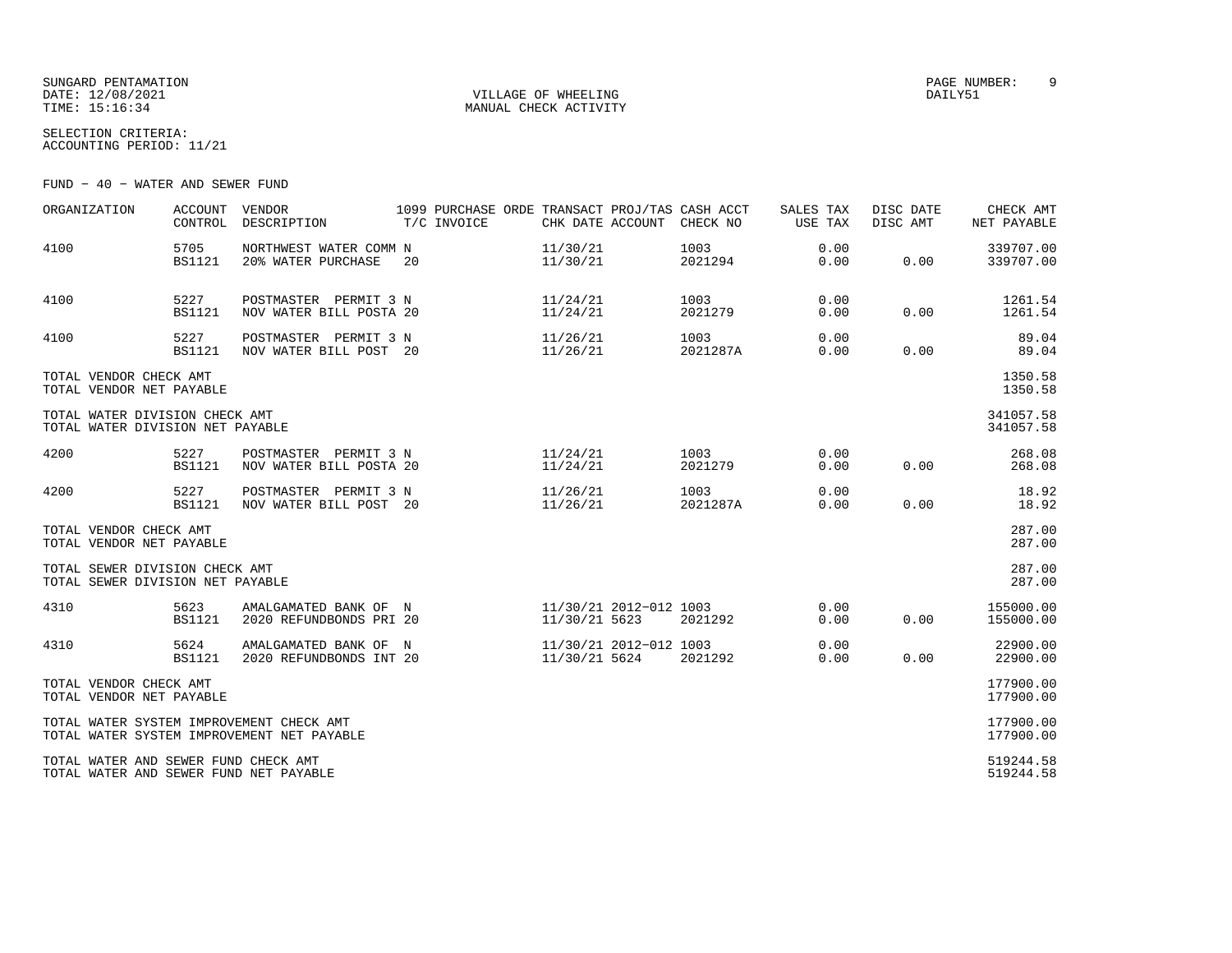### SUNGARD PENTAMATION SUNGARD PENTAMATION SUNGARD PAGE NUMBER: 10 DATE: 12/08/2021 VILLAGE OF WHEELING DAILY51

MANUAL CHECK ACTIVITY

SELECTION CRITERIA:ACCOUNTING PERIOD: 11/21

FUND − 50 − PAYROLL FUND

| ORGANIZATION                                       | <b>ACCOUNT</b>        | VENDOR<br>CONTROL DESCRIPTION                              | T/C INVOICE | 1099 PURCHASE ORDE TRANSACT PROJ/TAS CASH ACCT<br>CHK DATE ACCOUNT CHECK NO |                 | SALES TAX<br>USE TAX | DISC DATE<br>DISC AMT | CHECK AMT<br>NET PAYABLE |
|----------------------------------------------------|-----------------------|------------------------------------------------------------|-------------|-----------------------------------------------------------------------------|-----------------|----------------------|-----------------------|--------------------------|
| 50                                                 | 2101                  | I C M A RETIREMENT T N<br>BS111521 111221 457 CONTRIBUT 20 |             | 11/15/21<br>11/15/21                                                        | 1003<br>2021274 | 0.00<br>0.00         | 0.00                  | 38120.58<br>38120.58     |
| 50                                                 | 2101                  | I C M A RETIREMENT T N<br>BS1121 112621 457 CONTRIBUT 20   |             | 11/26/21<br>11/26/21                                                        | 1003<br>2021285 | 0.00<br>0.00         | 0.00                  | 37753.03<br>37753.03     |
| TOTAL VENDOR CHECK AMT<br>TOTAL VENDOR NET PAYABLE |                       |                                                            |             |                                                                             |                 |                      |                       | 75873.61<br>75873.61     |
| 50                                                 | 2101                  | ICMA RETIREMENT TRUS N<br>BS111521 111221 401A CONTRIBU 20 |             | 11/15/21<br>11/15/21                                                        | 1003<br>2021275 | 0.00<br>0.00         | 0.00                  | 2106.58<br>2106.58       |
| 50                                                 | 2101<br><b>BS1121</b> | ICMA RETIREMENT TRUS N<br>112621 401A CONTRIBU 20          |             | 11/26/21<br>11/26/21                                                        | 1003<br>2021286 | 0.00<br>0.00         | 0.00                  | 2106.58<br>2106.58       |
| TOTAL VENDOR CHECK AMT<br>TOTAL VENDOR NET PAYABLE |                       |                                                            |             |                                                                             |                 |                      |                       | 4213.16<br>4213.16       |
| 50                                                 | 2104<br><b>BS1121</b> | ILLINOIS MUNICIPAL R N<br>OCT IMRF CONTRIBUTIO 20          |             | 11/02/21<br>11/02/21                                                        | 1003<br>2021268 | 0.00<br>0.00         | 0.00                  | 214263.12<br>214263.12   |
| 50                                                 | 2104<br><b>BS1121</b> | ILLINOIS MUNICIPAL R N<br>NOV IMRF CONTRIBUTIO 20          |             | 11/29/21<br>11/29/21                                                        | 1003<br>2021288 | 0.00<br>0.00         | 0.00                  | 139863.25<br>139863.25   |
| TOTAL VENDOR CHECK AMT<br>TOTAL VENDOR NET PAYABLE |                       |                                                            |             |                                                                             |                 |                      |                       | 354126.37<br>354126.37   |
| 50                                                 | 2136<br><b>BS1121</b> | STATE DISBURSEMENT U N<br>STATE DISBURSE 11122 20          |             | 11/12/21<br>11/12/21                                                        | 1003<br>2021272 | 0.00<br>0.00         | 0.00                  | 1191.61<br>1191.61       |
| 50                                                 | 2136<br><b>BS1121</b> | STATE DISBURSEMENT U N<br>112621 STATE DISBURS 20          |             | 11/26/21<br>11/26/21                                                        | 1003<br>2021287 | 0.00<br>0.00         | 0.00                  | 1191.61<br>1191.61       |
| TOTAL VENDOR CHECK AMT<br>TOTAL VENDOR NET PAYABLE |                       |                                                            |             |                                                                             |                 |                      |                       | 2383.22<br>2383.22       |
| 50                                                 | 2102<br><b>BS1121</b> | INTERNAL REVENUE SER N<br>FED PR TAXES 111221 20           |             | 11/12/21<br>11/12/21                                                        | 1003<br>2021270 | 0.00<br>0.00         | 0.00                  | 109795.82<br>109795.82   |
| 50                                                 | 2105<br><b>BS1121</b> | INTERNAL REVENUE SER N<br>FED PR TAXES 111221 20           |             | 11/12/21<br>11/12/21                                                        | 1003<br>2021270 | 0.00<br>0.00         | 0.00                  | 74217.70<br>74217.70     |
| 50                                                 | 2102<br><b>BS1121</b> | INTERNAL REVENUE SER N<br>FED PR TAXES 112621 20           |             | 11/26/21<br>11/26/21                                                        | 1003<br>2021281 | 0.00<br>0.00         | 0.00                  | 104944.11<br>104944.11   |
| 50                                                 | 2105<br><b>BS1121</b> | INTERNAL REVENUE SER N<br>FED PR TAXES 112621 20           |             | 11/26/21<br>11/26/21                                                        | 1003<br>2021281 | 0.00<br>0.00         | 0.00                  | 70158.71<br>70158.71     |
| TOTAL VENDOR CHECK AMT                             |                       |                                                            |             |                                                                             |                 |                      |                       | 359116.34                |

TOTAL VENDOR NET PAYABLE

359116.34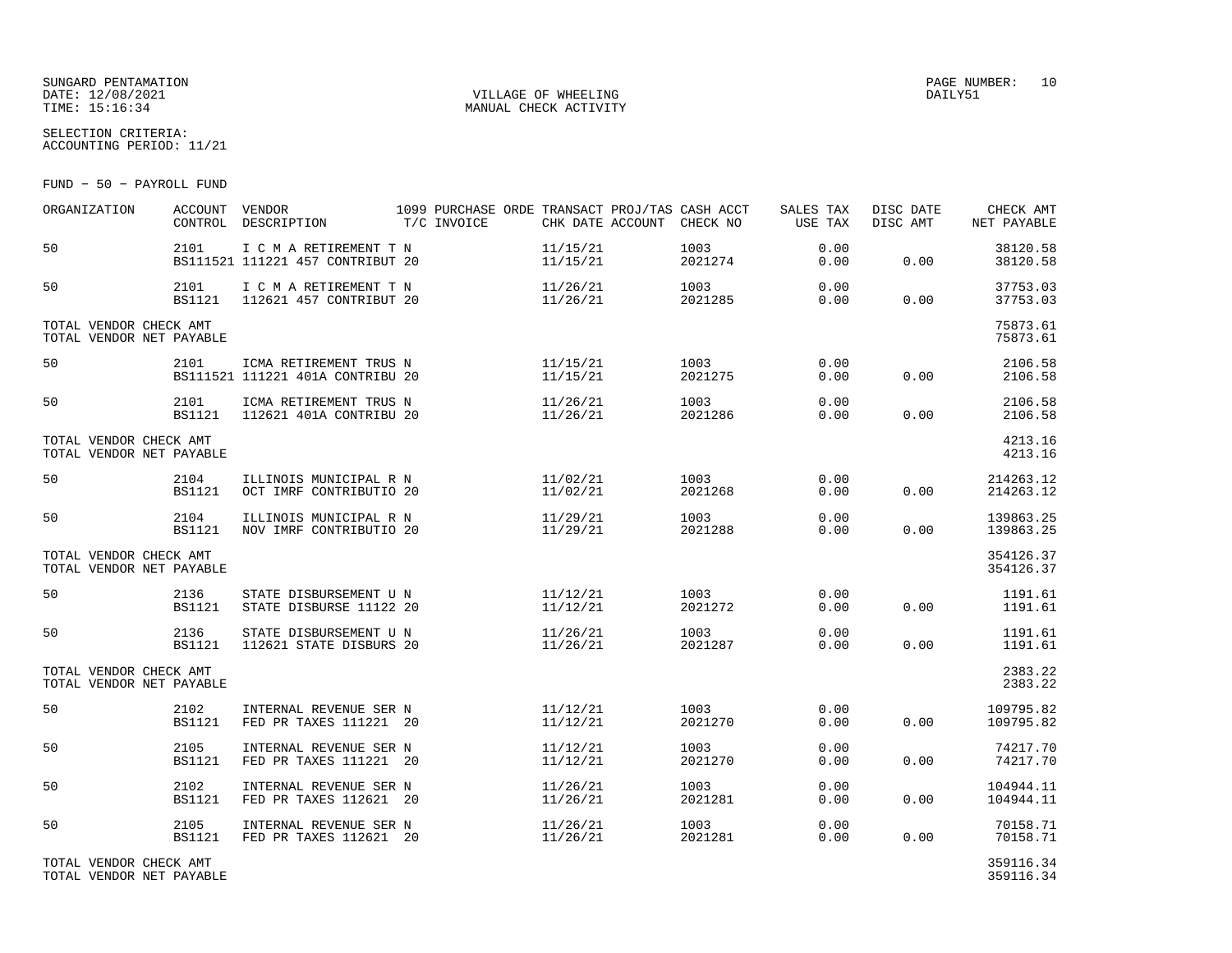#### SUNGARD PENTAMATION SUNGARD PENTAMATION SUNGARD PAGE NUMBER: 11 DATE: 12/08/2021 VILLAGE OF WHEELING DAILY51

MANUAL CHECK ACTIVITY

SELECTION CRITERIA:ACCOUNTING PERIOD: 11/21

FUND − 50 − PAYROLL FUND

| ORGANIZATION                                                   | ACCOUNT<br>CONTROL    | VENDOR<br>DESCRIPTION                                      | T/C INVOICE      | 1099 PURCHASE ORDE TRANSACT PROJ/TAS CASH ACCT<br>CHK DATE ACCOUNT | CHECK NO           | SALES TAX<br>USE TAX | DISC DATE<br>DISC AMT | CHECK AMT<br>NET PAYABLE |
|----------------------------------------------------------------|-----------------------|------------------------------------------------------------|------------------|--------------------------------------------------------------------|--------------------|----------------------|-----------------------|--------------------------|
| 50                                                             | 2103<br><b>BS1121</b> | ILLINOIS DEPARTMENT<br>IL PR TAXES 111221                  | N<br>20          | 11/12/21<br>11/12/21                                               | 1003<br>2021271    | 0.00<br>0.00         | 0.00                  | 38790.75<br>38790.75     |
| 50                                                             | 2103<br><b>BS1121</b> | ILLINOIS DEPARTMENT<br>IL PR TAXES 112621                  | $_{\rm N}$<br>20 | 11/26/21<br>11/26/21                                               | 1003<br>2021282    | 0.00<br>0.00         | 0.00                  | 37329.71<br>37329.71     |
| TOTAL VENDOR CHECK AMT<br>TOTAL VENDOR NET PAYABLE             |                       |                                                            |                  |                                                                    |                    |                      |                       | 76120.46<br>76120.46     |
| 50                                                             | 2117<br><b>BS1121</b> | <b>IPBC</b><br>NOV HEALTH PREMIUMS                         | N<br>20          | 11/01/21<br>11/01/21                                               | 1003<br>2021265    | 0.00<br>0.00         | 0.00                  | 184549.36<br>184549.36   |
| 50                                                             | 2118<br><b>BS1121</b> | IPBC<br>NOV HEALTH PREMIUMS 20                             | N                | 11/01/21<br>11/01/21                                               | 1003<br>2021265    | 0.00<br>0.00         | 0.00                  | 147096.19<br>147096.19   |
| TOTAL VENDOR CHECK AMT<br>TOTAL VENDOR NET PAYABLE             |                       |                                                            |                  |                                                                    |                    |                      |                       | 331645.55<br>331645.55   |
| 50                                                             | 2119<br><b>BS1121</b> | GUARDIAN<br>NOV DENTAL PREMIUMS 20                         | N                | 11/24/21<br>11/24/21                                               | 1003<br>2021280    | 0.00<br>0.00         | 0.00                  | 8968.88<br>8968.88       |
| 50                                                             | 2109<br><b>BS1121</b> | WISCONSIN DEPARTMENT N<br>NOV WI PR TAXES                  | 20               | 11/26/21<br>11/26/21                                               | 1003<br>2021283    | 0.00<br>0.00         | 0.00                  | 1614.56<br>1614.56       |
| 50                                                             | 2115<br><b>BS1121</b> | DIVERSIFIED 457 INVE N<br>111221 CONTRIBUTIONS 20          |                  | 11/15/21<br>11/15/21                                               | 1003<br>2021273    | 0.00<br>0.00         | 0.00                  | 3767.88<br>3767.88       |
| 50                                                             | 2115                  | DIVERSIFIED 457 INVE N<br>BS111521 111221 CONTRIBUTIONS 20 |                  | 11/15/21<br>11/15/21                                               | 1003<br>20212731   | 0.00<br>0.00         | 0.00                  | 3767.88<br>3767.88       |
| 50                                                             | 2115                  | DIVERSIFIED 457 INVE N<br>BS111521 111221 CONTRIBUTIONS 20 |                  | 11/16/21<br>11/15/21                                               | 1003<br>20212731 V | 0.00<br>0.00         | 0.00                  | $-3767.88$<br>$-3767.88$ |
| 50                                                             | 2115<br><b>BS1121</b> | DIVERSIFIED 457 INVE N<br>112621 CONTRIBUTIONS 20          |                  | 11/26/21<br>11/26/21                                               | 1003<br>2021284    | 0.00<br>0.00         | 0.00                  | 3544.77<br>3544.77       |
| TOTAL VENDOR CHECK AMT<br>TOTAL VENDOR NET PAYABLE             |                       |                                                            |                  |                                                                    |                    |                      |                       | 7312.65<br>7312.65       |
| TOTAL PAYROLL FUND CHECK AMT<br>TOTAL PAYROLL FUND NET PAYABLE |                       |                                                            |                  |                                                                    |                    |                      |                       | 1221374.80<br>1221374.80 |
| TOTAL PAYROLL FUND CHECK AMT<br>TOTAL PAYROLL FUND NET PAYABLE |                       |                                                            |                  |                                                                    |                    |                      |                       | 1221374.80<br>1221374.80 |
| TOTAL REPORT CHECK AMT<br>TOTAL REPORT NET PAYABLE             |                       |                                                            |                  |                                                                    |                    |                      |                       | 6435649.51<br>6435649.51 |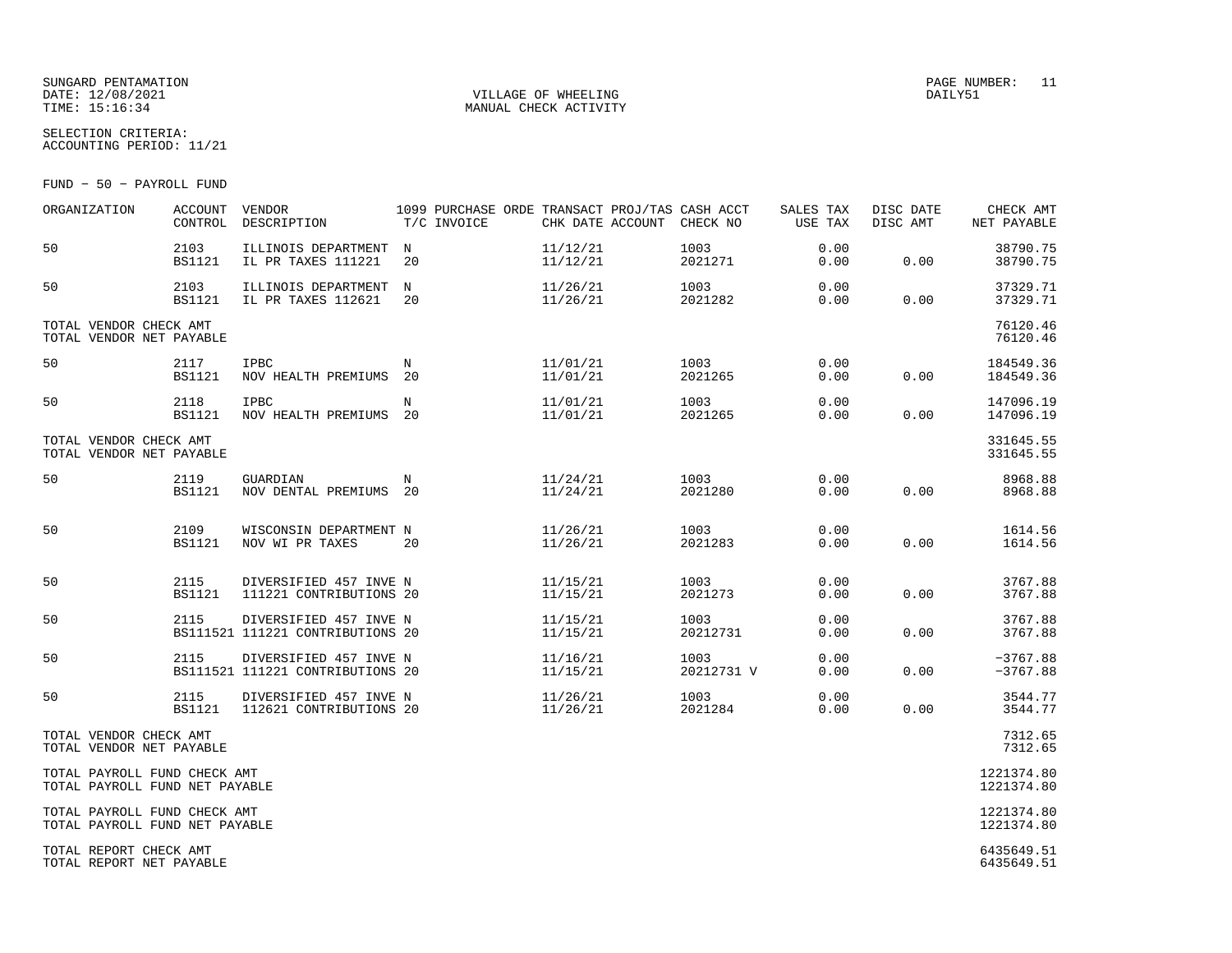# Village of Wheeling Payroll Summary Pay Period Ended 12/10/2021

| <b>Fund Number</b> | Fund                            | <b>Salaries</b> | <b>Benefits</b> | <b>Total Payroll</b> |
|--------------------|---------------------------------|-----------------|-----------------|----------------------|
|                    |                                 |                 |                 |                      |
| 01                 | <b>General Fund</b>             | 827,166.00      | 72,141.58       | 899,307.58           |
| 32                 | So Milwaukee TIF                | 940.92          | 187.40          | 1,128.32             |
| 34                 | Capital Projects                | 4,955.69        | 993.64          | 5,949.33             |
| 35                 | Town Center II TIF              | 940.92          | 187.40          | 1,128.32             |
| 36                 | Southeast II TIF                | 940.92          | 187.40          | 1,128.32             |
| 39                 | Lake Cook/Milwaukee TIF         | 940.93          | 187.41          | 1,128.34             |
| 40                 | Water & Sewer Fund              | 60,420.46       | 12,113.37       | 72,533.83            |
| 55                 | Grant Fund                      | 16,676.76       | 1,742.90        | 18,419.66            |
|                    |                                 |                 |                 |                      |
|                    | <b>Total Gross Payroll</b>      | 912,982.60      | 87,741.10       | 1,000,723.70         |
|                    |                                 |                 |                 |                      |
|                    | <b>Total Payroll Deductions</b> | 311,143.76      | 87,741.10       | 398,884.86           |
|                    |                                 |                 |                 |                      |
|                    | <b>Total Net Payroll</b>        | 601,838.84      | 0.00            | 601,838.84           |
|                    |                                 |                 |                 |                      |
|                    |                                 |                 |                 |                      |
|                    | Payroll Checks                  | 0.00            |                 |                      |
|                    |                                 |                 |                 |                      |
|                    | <b>Direct Deposits</b>          | 601,838.84      |                 |                      |
|                    |                                 |                 |                 |                      |
|                    | <b>Total Net Payroll</b>        | 601,838.84      |                 |                      |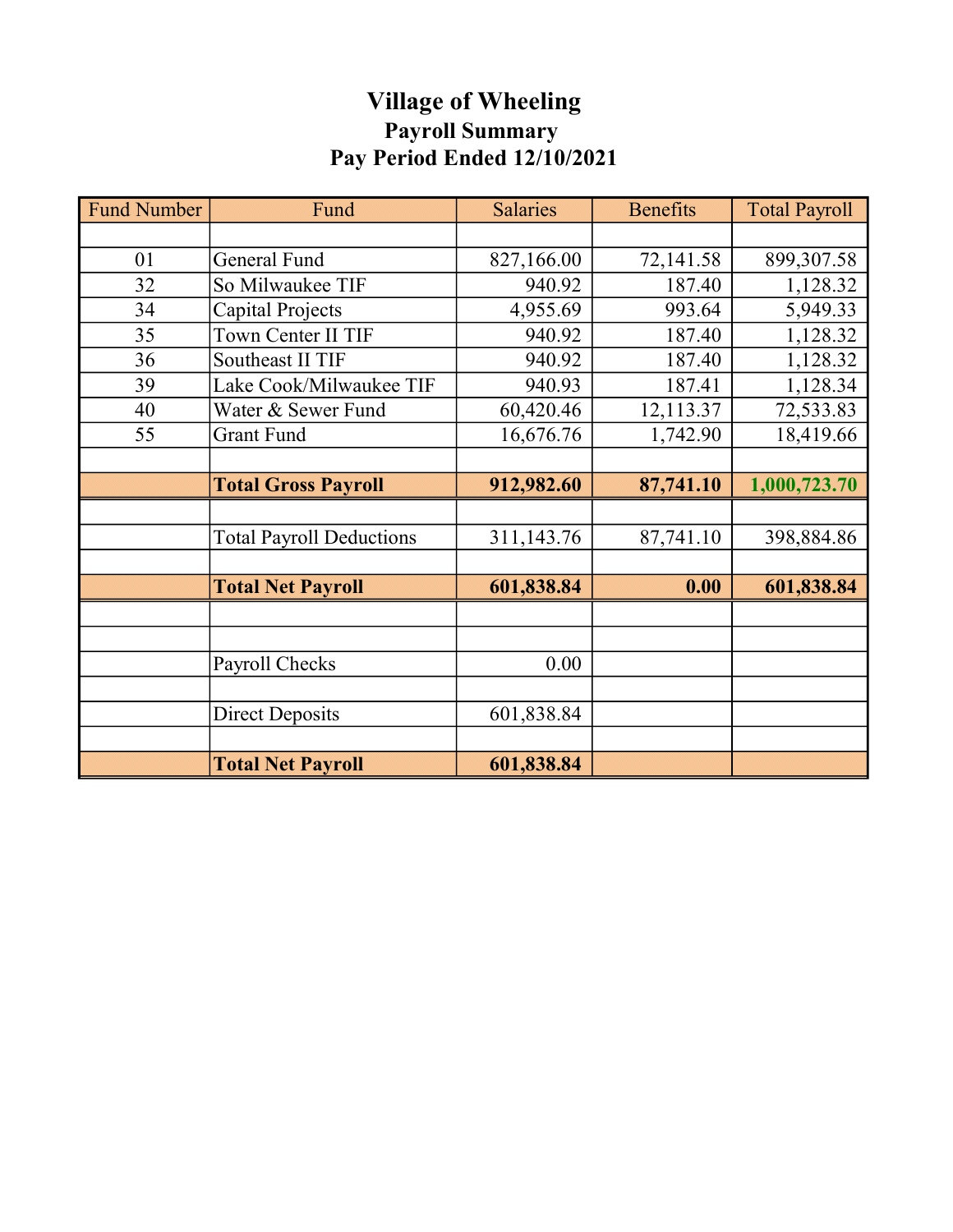SUNGARD PENTAMATION SUNGARD PENTAMATION SUNG PAGE NUMBER: 1 SUNGARD PENTAMATION SUNG PAGE NUMBER: 1 SUNG PAGE NUMBER: 1 SUNG PAGE NUMBER: 1 SUNG PAGE NUMBER: 1 SUNG PAGE NUMBER: 1 SUNG PAGE NUMBER: 1 SUNG PAGE NUMBER: 1 SU DATE: 12/15/2021 VILLAGE OF WHEELING ACCTPA51CASH REQUIREMENTS - CHECK FORMAT - DUE DATE: 12/21/2021

ACCOUNTING PERIOD: 12/21

| VENDOR                                               | ORGANIZATION                                                         | <b>ACCOUNT</b>                                                       | PURCHASE OR                                                                                              | INVOICE                                                                                                                       | <b>AMOUNT</b>                                                                                   | DESCRIPTION                                                                                                                                                                                           |
|------------------------------------------------------|----------------------------------------------------------------------|----------------------------------------------------------------------|----------------------------------------------------------------------------------------------------------|-------------------------------------------------------------------------------------------------------------------------------|-------------------------------------------------------------------------------------------------|-------------------------------------------------------------------------------------------------------------------------------------------------------------------------------------------------------|
| 9236<br>ABSOLUTE VENDING SERVICE                     | 1500                                                                 | 5317                                                                 | 21001709                                                                                                 | 6541                                                                                                                          | 260.00                                                                                          | DEPT COFFEE SUPPLIES                                                                                                                                                                                  |
| TOTAL VOUCHER                                        |                                                                      |                                                                      |                                                                                                          |                                                                                                                               | 260.00                                                                                          |                                                                                                                                                                                                       |
| 8447<br><b>ACUTRAK SOLUTIONS</b>                     | 01                                                                   | 1501                                                                 | 21001727                                                                                                 |                                                                                                                               | 5,700.00                                                                                        | RNR STAGE DEPOSIT                                                                                                                                                                                     |
| TOTAL CHECK                                          |                                                                      |                                                                      |                                                                                                          |                                                                                                                               | 5,700.00                                                                                        |                                                                                                                                                                                                       |
| 8547<br>ADVANCED TREECARE<br>TOTAL VOUCHER           | 1430                                                                 | 5234                                                                 | 21000398                                                                                                 | 13147                                                                                                                         | 24,373.00<br>24,373.00                                                                          | REMOVE PARKWAY TREES                                                                                                                                                                                  |
|                                                      |                                                                      |                                                                      |                                                                                                          |                                                                                                                               |                                                                                                 |                                                                                                                                                                                                       |
| 84<br>AIR ONE EQUIPMENT, INC<br>TOTAL VOUCHER        | 2200<br>2200                                                         | 5220<br>5319                                                         | 21001577<br>21001608                                                                                     | 175443<br>175469                                                                                                              | 9,245.00<br>910.00<br>10,155.00                                                                 | GAS MONITORS<br>FIRE HELMETS                                                                                                                                                                          |
| 11438<br>AL WARREN OIL CO INC<br>TOTAL VOUCHER       | 01<br>01                                                             | 1551<br>1551                                                         | 21000971<br>21000971                                                                                     | W1439169<br>W1439170                                                                                                          | 11,039.78<br>8,624.52<br>19,664.30                                                              | $FUEL-12/7$<br>$FUEL-12/7$                                                                                                                                                                            |
| 11406                                                | 1750                                                                 | 5327                                                                 | 21001516                                                                                                 | 2021-3823                                                                                                                     | 2,995.00                                                                                        | SCHEDULE SOFTWARE                                                                                                                                                                                     |
| ALADTEC INC<br>TOTAL CHECK                           |                                                                      |                                                                      |                                                                                                          |                                                                                                                               | 2,995.00                                                                                        |                                                                                                                                                                                                       |
| 11067<br>ALTORFER INDUSTRIES                         | 4100<br>1220<br>4200<br>4100<br>4100<br>4200<br>1220<br>1140<br>1140 | 5243<br>5299<br>5340<br>5243<br>5243<br>5340<br>5299<br>5233<br>5233 | 21001696<br>21001697<br>21001712<br>21001711<br>21001710<br>21001713<br>21001714<br>21001700<br>21001699 | PM6A0005239<br>PM6A0005240<br>PM6A0005302<br>PM6A0005303<br>PM6A0005304<br>PM6A0005370<br>PM6A0005371<br>W0741901<br>W0742801 | 1,418.00<br>1, 113.75<br>168.00<br>168.00<br>168.00<br>836.50<br>683.73<br>1,092.50<br>1,092.50 | GENERATOR MAINTENANCE<br>GENERATOR REPAIR<br>TEST TRANSFER SWITCH<br>TEST TRANSFER SWITCH<br>TEST TRANSFER SWITCH<br>GENERATOR REPAIR<br>GENERATOR REPAIR<br>BOOM LIFT-11/2-11/8<br>CRANE RENTAL-11/1 |
| TOTAL VOUCHER                                        |                                                                      |                                                                      |                                                                                                          |                                                                                                                               | 6,740.98                                                                                        |                                                                                                                                                                                                       |
| 12681<br>AMERICAN SOCIETY OF CIVIL EN<br>TOTAL CHECK | 1800                                                                 | 5201                                                                 | 21001690                                                                                                 | 0007                                                                                                                          | 30.00<br>30.00                                                                                  | JOB ADVERTISEMENT                                                                                                                                                                                     |
|                                                      |                                                                      |                                                                      |                                                                                                          |                                                                                                                               |                                                                                                 |                                                                                                                                                                                                       |
| 8662<br>AMERICAN TAXI DISPATCH INC<br>TOTAL CHECK    | 1315                                                                 | 5297                                                                 | 21000357                                                                                                 | 70345                                                                                                                         | 2.00<br>2.00                                                                                    | TAXI PROGRAM-NOV                                                                                                                                                                                      |
|                                                      |                                                                      |                                                                      |                                                                                                          |                                                                                                                               |                                                                                                 |                                                                                                                                                                                                       |
| 12412<br>ASCENSUS HOLDINGS INC<br>TOTAL VOUCHER      | 1800                                                                 | 5206                                                                 | 21000342                                                                                                 | 73215                                                                                                                         | 100.00<br>100.00                                                                                | COBRA NOTICE-NOV                                                                                                                                                                                      |
| 6255                                                 | 1600                                                                 | 5239                                                                 | 21000273                                                                                                 | 835574320X11                                                                                                                  | 245.07                                                                                          | CELLULAR SERVICE-NOV                                                                                                                                                                                  |
| AT&T MOBILITY<br>TOTAL CHECK                         |                                                                      |                                                                      |                                                                                                          |                                                                                                                               | 245.07                                                                                          |                                                                                                                                                                                                       |
| 256                                                  | 1220                                                                 | 5310                                                                 | 21001684                                                                                                 | BP8585                                                                                                                        | 400.39                                                                                          | HOSE KIT                                                                                                                                                                                              |
| ATLAS BOBCAT LLC<br>TOTAL CHECK                      |                                                                      |                                                                      |                                                                                                          |                                                                                                                               | 400.39                                                                                          |                                                                                                                                                                                                       |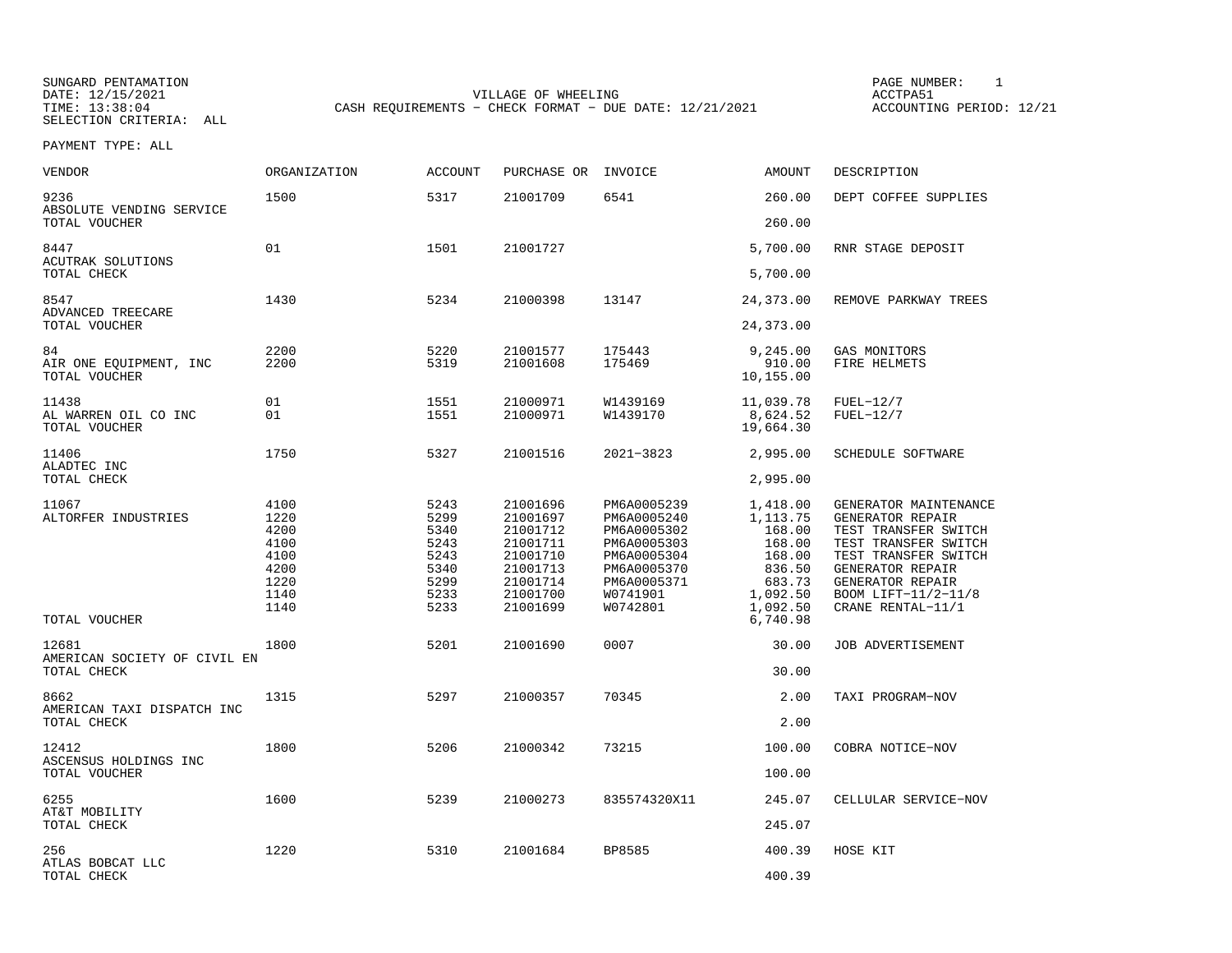SUNGARD PENTAMATION SUNGARD PENTAMATION SUNG PAGE NUMBER: 2 DATE: 12/15/2021 VILLAGE OF WHEELING ACCTPA51CASH REQUIREMENTS - CHECK FORMAT - DUE DATE: 12/21/2021

ACCOUNTING PERIOD: 12/21

| <b>VENDOR</b>                                  | <b>ORGANIZATION</b>                                                          | <b>ACCOUNT</b>                                                               | PURCHASE OR                                                                                                          | INVOICE                                                                                          | AMOUNT                                                                                      | DESCRIPTION                                                                                                                                                                                                                        |
|------------------------------------------------|------------------------------------------------------------------------------|------------------------------------------------------------------------------|----------------------------------------------------------------------------------------------------------------------|--------------------------------------------------------------------------------------------------|---------------------------------------------------------------------------------------------|------------------------------------------------------------------------------------------------------------------------------------------------------------------------------------------------------------------------------------|
| 296<br>BAXTER & WOODMAN INC                    | 4510                                                                         | 5223                                                                         | 21001065                                                                                                             | 0229205                                                                                          | 14,200.41                                                                                   | S. DUNHURST SEWER                                                                                                                                                                                                                  |
| TOTAL CHECK                                    |                                                                              |                                                                              |                                                                                                                      |                                                                                                  | 14,200.41                                                                                   |                                                                                                                                                                                                                                    |
| 11695<br>BUILDERS ASPHALT LLC                  | 1420<br>1420<br>1420<br>1420<br>1420                                         | 5314<br>5314<br>5314<br>5314<br>5314                                         | 21001125<br>21001125<br>21001125<br>21001125<br>21001125                                                             | 86887<br>89035<br>91285<br>91365<br>91448                                                        | 98.02<br>901.14<br>434.70<br>275.40<br>477.90                                               | HOT MIX ASPHALT<br>HOT MIX ASPHALT<br>HOT MIX ASPHALT<br>HOT MIX ASPHALT<br>HOT MIX ASPHALT                                                                                                                                        |
| TOTAL CHECK                                    |                                                                              |                                                                              |                                                                                                                      |                                                                                                  | 2,187.16                                                                                    |                                                                                                                                                                                                                                    |
| 443<br>CDW-GOVERNMENT<br>TOTAL VOUCHER         | 33<br>33<br>33                                                               | 5313<br>5313<br>5313                                                         | 21001379<br>21001379<br>21001379                                                                                     | CH2105381<br>N056666<br>N256760                                                                  | 300.00<br>17,051.04<br>10,948.12<br>28, 299. 16                                             | CISCO NETWORK UPGRADE<br>CISCO NETWORK UPGRADE<br>CISCO NETWORK UPGRADE                                                                                                                                                            |
| 12855                                          | 40                                                                           | 2207                                                                         |                                                                                                                      | 737 W DUNDEE                                                                                     | 66.49                                                                                       | WATER BILL REFUND                                                                                                                                                                                                                  |
| CHUN AM ACUPUNCTURE<br>TOTAL CHECK             |                                                                              |                                                                              |                                                                                                                      |                                                                                                  | 66.49                                                                                       |                                                                                                                                                                                                                                    |
| 8751<br>CIORBA GROUP INC                       | 4330<br>3410<br>11                                                           | 5206<br>5223<br>5223                                                         | 21000615<br>21000963<br>21000968                                                                                     | 0026146<br>0026147<br>$5 - 26125$                                                                | 3,504.03<br>2,514.30<br>21,023.53                                                           | 2021 WATERMAIN DESIGN<br>2021 MFT RD DESIGN<br>REBUILD IL-WHEELING R                                                                                                                                                               |
| TOTAL VOUCHER                                  |                                                                              |                                                                              |                                                                                                                      |                                                                                                  | 27,041.86                                                                                   |                                                                                                                                                                                                                                    |
| 7259<br>CLARK BAIRD SMITH LLP<br>TOTAL VOUCHER | 1900                                                                         | 5218                                                                         | 21001677                                                                                                             | 14728                                                                                            | 1,190.00<br>1,190.00                                                                        | LABOR LEGAL FEES                                                                                                                                                                                                                   |
|                                                |                                                                              |                                                                              |                                                                                                                      |                                                                                                  |                                                                                             |                                                                                                                                                                                                                                    |
| 7411<br><b>CMAP</b><br>TOTAL CHECK             | 01                                                                           | 1501                                                                         | 21001676                                                                                                             | FY2022-269                                                                                       | 1,423.12<br>1,423.12                                                                        | LOCAL CONTRIBUTION                                                                                                                                                                                                                 |
|                                                |                                                                              |                                                                              |                                                                                                                      |                                                                                                  |                                                                                             |                                                                                                                                                                                                                                    |
| 557<br>COMED                                   | 11                                                                           | 5209                                                                         | 21000242                                                                                                             |                                                                                                  | 8,268.91                                                                                    | ELECTRIC SERVICE-NOV                                                                                                                                                                                                               |
| TOTAL CHECK                                    |                                                                              |                                                                              |                                                                                                                      |                                                                                                  | 8,268.91                                                                                    |                                                                                                                                                                                                                                    |
| 5717                                           | 1600                                                                         | 5302                                                                         | 21001077                                                                                                             | 115235586-1                                                                                      | 685.76                                                                                      | PROPERTY SEARCH-DEC                                                                                                                                                                                                                |
| COSTAR REALTY INFORMATION IN<br>TOTAL CHECK    |                                                                              |                                                                              |                                                                                                                      |                                                                                                  | 685.76                                                                                      |                                                                                                                                                                                                                                    |
| 5958<br><b>CUTLER WORKWEAR</b>                 | 1220<br>1420<br>1430<br>4100<br>4200<br>1220<br>1420<br>1430<br>4100<br>4200 | 5319<br>5319<br>5319<br>5319<br>5319<br>5319<br>5319<br>5319<br>5319<br>5319 | 21001707<br>21001707<br>21001707<br>21001707<br>21001707<br>21001707<br>21001707<br>21001707<br>21001707<br>21001707 | 157028<br>157028<br>157028<br>157028<br>157028<br>158324<br>158324<br>158324<br>158324<br>158324 | 284.10<br>334.02<br>334.02<br>723.97<br>723.97<br>37.27<br>43.84<br>43.84<br>95.01<br>95.01 | PROTECTIVE CLOTHING<br>PROTECTIVE CLOTHING<br>PROTECTIVE CLOTHING<br>PROTECTIVE CLOTHING<br>PROTECTIVE CLOTHING<br>PROTECTIVE CLOTHING<br>PROTECTIVE CLOTHING<br>PROTECTIVE CLOTHING<br>PROTECTIVE CLOTHING<br>PROTECTIVE CLOTHING |
| TOTAL VOUCHER                                  |                                                                              |                                                                              |                                                                                                                      |                                                                                                  | 2,715.05                                                                                    |                                                                                                                                                                                                                                    |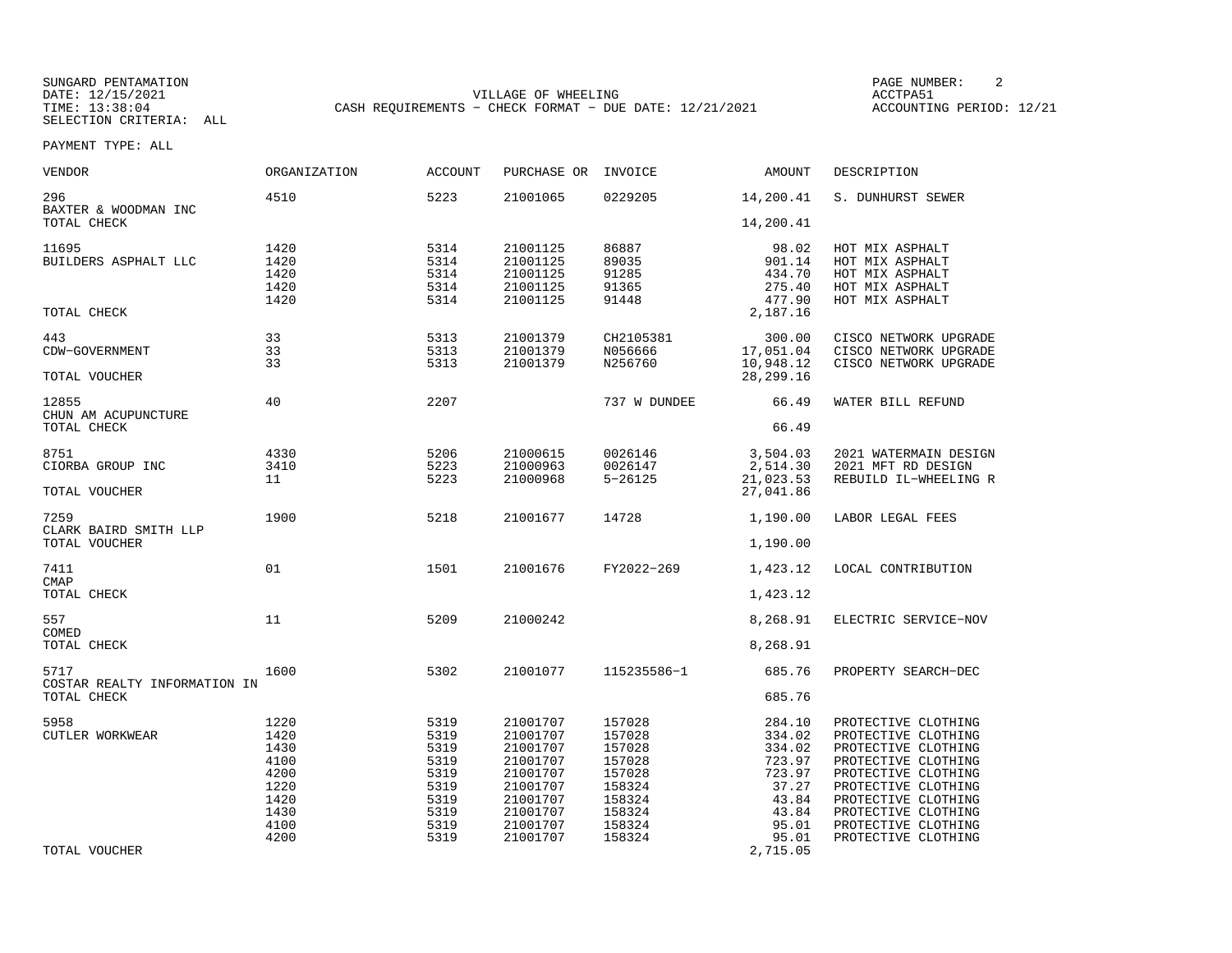SUNGARD PENTAMATION SUNGARD PENTAMATION SUNG PAGE NUMBER: 3<br>
PAGE PENTAMATION SUNG PAGE AND PAGE OF MEELING SUNG PAGE AND PAGE ACCTPA51 DATE: 12/15/2021 VILLAGE OF WHEELING ACCTPA51CASH REQUIREMENTS - CHECK FORMAT - DUE DATE: 12/21/2021

ACCOUNTING PERIOD: 12/21

| <b>VENDOR</b>                                | <b>ORGANIZATION</b>  | <b>ACCOUNT</b>       | PURCHASE OR INVOICE              |                          | AMOUNT                             | DESCRIPTION                                            |
|----------------------------------------------|----------------------|----------------------|----------------------------------|--------------------------|------------------------------------|--------------------------------------------------------|
| 712<br>DIVERSIFIED INSPECTIONS/ITL,          | 2200                 | 5220                 | 21001694                         | INDI44612                | 2,272.70                           | LADDER INSPECTIONS                                     |
| TOTAL CHECK                                  |                      |                      |                                  |                          | 2,272.70                           |                                                        |
| 5540<br>DJ'S SCUBA LOCKER                    | 2200                 | 5305                 | 21001704                         | 60121                    | 3,680.90                           | DIVE EQUIPMENT MAINT.                                  |
| TOTAL CHECK                                  |                      |                      |                                  |                          | 3,680.90                           |                                                        |
| 11454<br><b>DURACLEAN</b>                    | 1220<br>2100<br>1220 | 5299<br>5299<br>5299 | 21000319<br>21000319<br>21000319 | 19797<br>19968<br>19969  | 460.75<br>783.75<br>460.75         | FOG VH & PW-11/19<br>FOG PD-11/22<br>FOG VH & PW-11/24 |
|                                              | 2200<br>2100<br>1220 | 5299<br>5299<br>5299 | 21000319<br>21000319<br>21000319 | 19970<br>19971<br>20131  | 275.50<br>783.75<br>460.75         | FOG FD-11/24<br>FOG PD-11/29<br>FOG VH & PW-12/3       |
|                                              | 2200<br>2100<br>2200 | 5299<br>5299<br>5299 | 21000319<br>21000319<br>21000319 | 20132<br>20148<br>20313  | 275.50<br>783.75<br>275.50         | FOG $FD-12/3$<br>FOG $PD-12/6$<br>FOG FD-12/10         |
| TOTAL CHECK                                  | 2100                 | 5299                 | 21000319                         | 20336                    | 783.75<br>5, 343. 75               | FOG PD-12/13                                           |
| 11643<br>DYNOMAX INC                         | 01                   | 4210                 | 21001733                         | 45140                    | 28.00                              | BUS. LICENSE REFUND                                    |
| TOTAL CHECK                                  |                      |                      |                                  |                          | 28.00                              |                                                        |
| 807<br>ENCAP INC<br>TOTAL VOUCHER            | 4200<br>4200         | 5217<br>5217         | 21001715<br>21001716             | 7408<br>7707             | 1,295.00<br>1,295.00<br>2,590.00   | MOW CREEK-8/13<br>MOW CREEK-10/12                      |
| 11484<br>FOUNTAIN PROS LLC<br>TOTAL VOUCHER  | 1430<br>1430         | 5299<br>5299         | 21000396<br>21001383             | 1338<br>1352             | 5,971.70<br>10,749.84<br>16,721.54 | FOUNTAIN MAINT. - OCT<br>FRIENDSHIP PARK MAINT.        |
| 5370<br>FRANCE PUBLICATIONS<br>TOTAL VOUCHER | 1600<br>1600         | 5333<br>5333         | 21000913<br>21000913             | 2021-42424<br>2021-42425 | 2,850.00<br>2,025.00<br>4,875.00   | SHOPPING CTR AD-NOV<br>HEARTLAND AD-NOV                |
| 11212<br>GOVTEMPSUSA LLC<br>TOTAL CHECK      | 1600<br>1600         | 5206<br>5206         | 21001317<br>21001317             | 3852402<br>3861039       | 2,670.50<br>857.50<br>3,528.00     | BOURKE-11/7 & 11/14<br>BOURKE-11/21                    |
| 2806<br>GREATER WHEELING AREA CHAMBE         | 01                   | 4790                 | 21001734                         | 2021                     | 424.00                             | RNR WATER SALES                                        |
| TOTAL VOUCHER                                |                      |                      |                                  |                          | 424.00                             |                                                        |
| 6024<br>HAEGER ENGINEERING LLC               | 4310                 | 5299                 | 21001693                         | 88160                    | 500.00                             | FAIRWAY VIEW EASEMENT                                  |
| TOTAL VOUCHER                                |                      |                      |                                  |                          | 500.00                             |                                                        |
| 9548<br>HOFFMAN HOUSE CATERING               | 5500                 | 5299                 | 21001560                         | 9812111109               | 3,791.76                           | CONGREGATE MEALS-NOV                                   |
| TOTAL CHECK                                  |                      |                      |                                  |                          | 3,791.76                           |                                                        |
| 12656<br>IL PUBLIC WORKS MUTUAL AID N        | 01                   | 1501                 | 21001698                         | 1515                     | 250.00                             | MEMBERSHIP DUES                                        |
| TOTAL CHECK                                  |                      |                      |                                  |                          | 250.00                             |                                                        |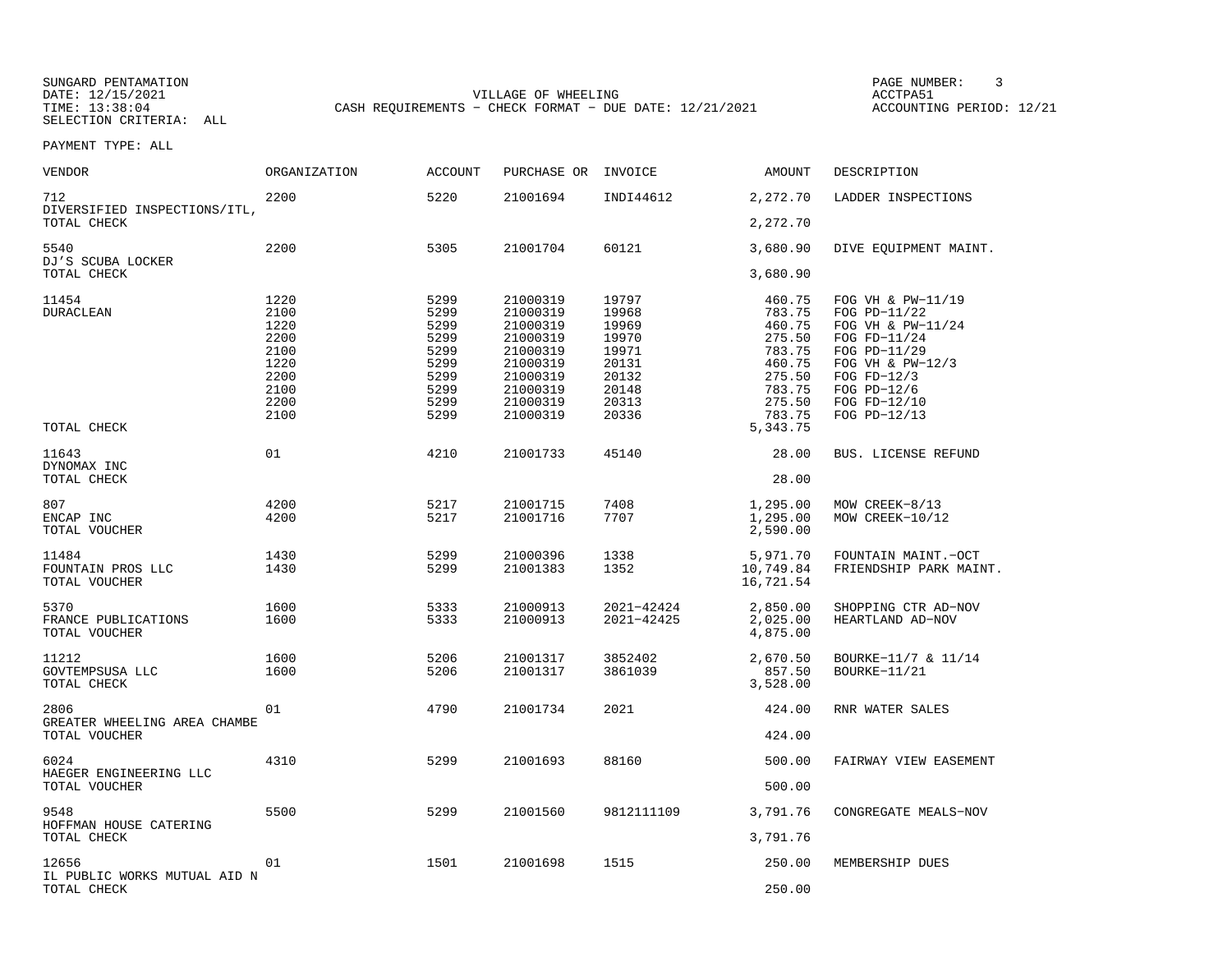SUNGARD PENTAMATION SUNGARD PENTAMATION SUNGARD PAGE NUMBER: 4

SELECTION CRITERIA: ALL

DATE: 12/15/2021 VILLAGE OF WHEELING ACCTPA51

ACCOUNTING PERIOD: 12/21

PAYMENT TYPE: ALL

| <b>VENDOR</b>                               | <b>ORGANIZATION</b> | <b>ACCOUNT</b> | PURCHASE OR          | INVOICE                      | <b>AMOUNT</b>         | DESCRIPTION                               |
|---------------------------------------------|---------------------|----------------|----------------------|------------------------------|-----------------------|-------------------------------------------|
| 4403<br>ILL LIQUOR CONTROL COMMISSIO        | 1140                | 5297           | 21001675             | 08/21/21                     | 25.00                 | RNR LIOUOR LICENSE                        |
| TOTAL CHECK                                 |                     |                |                      |                              | 25.00                 |                                           |
| 1201                                        | 01                  | 1501           | 21001729             |                              | 2,500.00              | MEMBERSHIP DUES                           |
| ILLINOIS MUNICIPAL LEAGUE<br>TOTAL CHECK    |                     |                |                      |                              | 2,500.00              |                                           |
| 1236                                        | 2200                | 5310           | 21001686             | C04205526401                 | 894.18                | VALVES #640                               |
| INTERSTATE POWER SYSTEMS INC 2200           | 2200                | 5310<br>5310   | 21001721<br>21001686 | C04205548601<br>R04203531301 | 1,402.38<br>380.00    | AUX DRIVE FOR TOWER 9<br>WEIGH TRUCK #E42 |
| TOTAL VOUCHER                               |                     |                |                      |                              | 2,676.56              |                                           |
| 1299                                        | 2200                | 5228           | 21001702             | 1053266                      | 119.76                | LAMINATING SUPPLIES                       |
| JACKSON-HIRSH<br>TOTAL CHECK                |                     |                |                      |                              | 119.76                |                                           |
| 1455                                        | 1900                | 5218           | 21001736             |                              | 28,813.51             | LEGAL SERVICE-OCT                         |
| KLEIN THORPE & JENKINS LTD<br>TOTAL VOUCHER | 3500                | 5218           | 21001736             |                              | 864.00<br>29,677.51   | LEGAL SERVICE-OCT                         |
| 1460                                        | 2100                | 5325           | 21000393             | $11 - 26 - 21$               | 495.00                | TRANSPORT DECEASED                        |
| KOLSSAK FUNERAL HOME LTD<br>TOTAL VOUCHER   |                     |                |                      |                              | 495.00                |                                           |
| 4082                                        | 1600                | 5333           | 21001347             | 21037-01                     | 7,382.00              | RESTAURANT ROW STUDY                      |
| THE LAKOTA GROUP INC                        | 3200                | 5333           | 21001347             | 21037-01                     | 3,700.06              | RESTAURANT ROW STUDY                      |
|                                             | 3600                | 5333           | 21001347             | 21037-01                     | 3,700.06              | RESTAURANT ROW STUDY                      |
| TOTAL CHECK                                 | 3900                | 5333           | 21001347             | $21037 - 01$                 | 3,700.06<br>18,482.18 | RESTAURANT ROW STUDY                      |
| 3956                                        | 1420                | 5310           | 21001683             | 380                          | 1,590.00              | INSTALL HITCH #124                        |
| LEROY'S WELDING & FABRICATIN<br>TOTAL CHECK |                     |                |                      |                              | 1,590.00              |                                           |
| 5329                                        | 1430                | 5311           | 21000370             |                              | 9,920.12              | SILK FLOWER BASKETS                       |
| BRUCE EDWARD LEVINE<br>TOTAL CHECK          |                     |                |                      |                              | 9,920.12              |                                           |
| 7834                                        | 2200                | 5299           | 21001730             | 14796                        | 2,423.45              | H2O DURING #23 BUILD                      |
| <b>MABAS</b><br>TOTAL CHECK                 |                     |                |                      |                              | 2,423.45              |                                           |
| 6373                                        | 2200                | 5310           | 21001722             | 3133                         | 318.00                | VALVE/FILTER                              |
| MATIS EQUIPMENT<br>TOTAL CHECK              |                     |                |                      |                              | 318.00                |                                           |
| 1676                                        | 3410                | 5223           | 21001680             | 697793                       | 2,156.02              | STREETLIGHT REPAIR                        |
| MEADE ELECTRIC CO INC<br>TOTAL VOUCHER      |                     |                |                      |                              | 2,156.02              |                                           |

CASH REQUIREMENTS - CHECK FORMAT - DUE DATE: 12/21/2021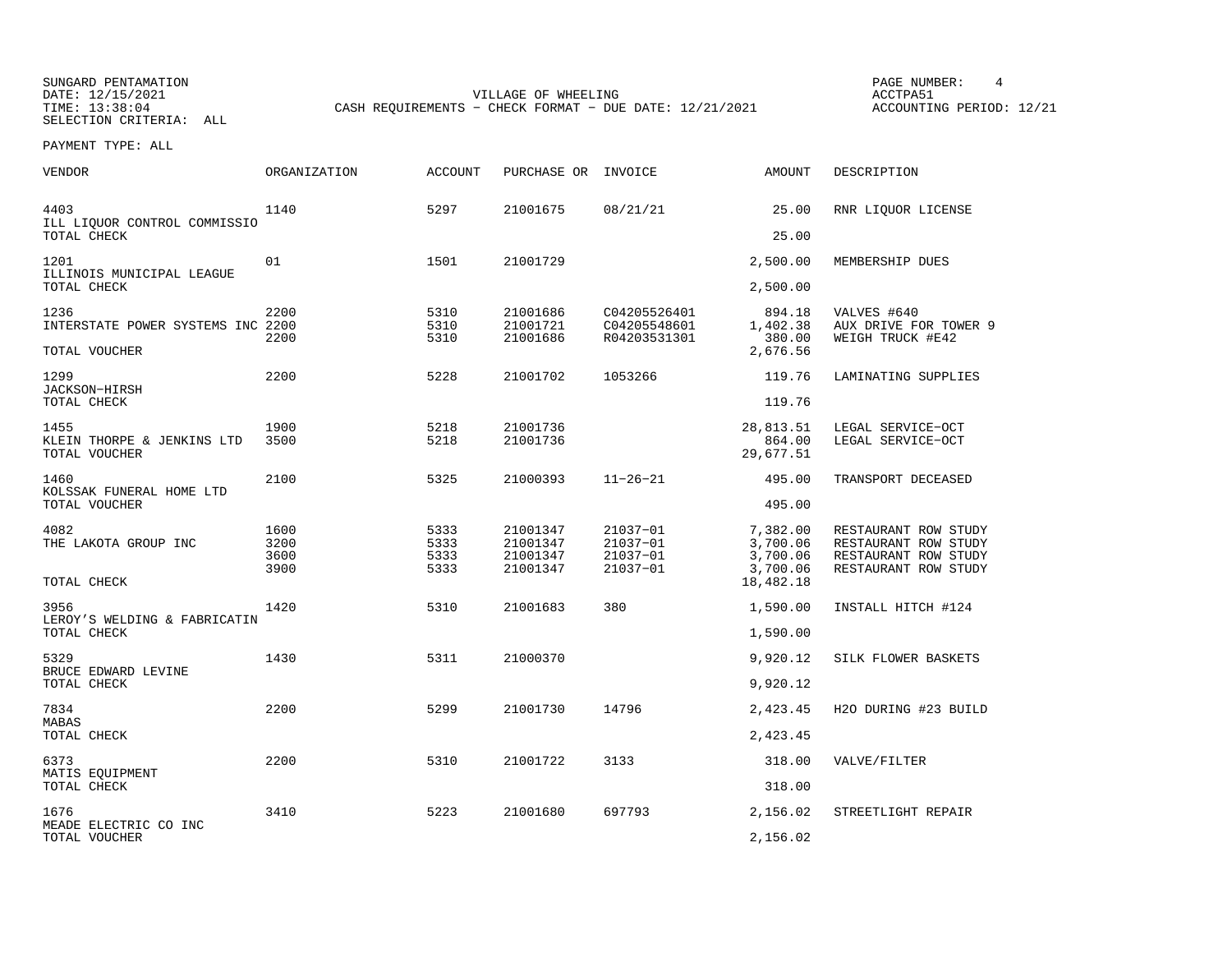SUNGARD PENTAMATION SUNGARD PENTAMATION SUNGARD PAGE NUMBER: 5<br>DATE: 12/15/2021 DATE: 12/15/2021 DATE: 12/15/2021 VILLAGE OF WHEELING ACCTPA51SELECTION CRITERIA: ALL

ACCOUNTING PERIOD: 12/21

PAYMENT TYPE: ALL

| VENDOR                                                | ORGANIZATION         | <b>ACCOUNT</b>       | PURCHASE OR                      | INVOICE                    | AMOUNT                           | DESCRIPTION                                              |
|-------------------------------------------------------|----------------------|----------------------|----------------------------------|----------------------------|----------------------------------|----------------------------------------------------------|
| 5989<br>MGP INC                                       | 1600<br>4100<br>4200 | 5207<br>5207<br>5207 | 21000188<br>21000188<br>21000188 | 5884<br>5884<br>5884       | 6,079.20<br>3,039.61<br>3,039.61 | GIS STAFFING-NOV<br>GIS STAFFING-NOV<br>GIS STAFFING-NOV |
| TOTAL VOUCHER                                         |                      |                      |                                  |                            | 12, 158.42                       |                                                          |
| 1804<br>MUNICIPAL CLERKS OF ILLINOIS<br>TOTAL CHECK   | 1600                 | 5222                 | 21001679                         |                            | 75.00<br>75.00                   | MEMBERSHIP DUES                                          |
| 1804<br>MUNICIPAL CLERKS OF ILLINOIS<br>TOTAL CHECK   | 01                   | 1501                 | 21001728                         | <b>BRADY</b>               | 75.00<br>75.00                   | MEMBERSHIP DUES                                          |
|                                                       |                      |                      |                                  |                            |                                  |                                                          |
| 6625<br>MUNICIPAL CODE CORP<br>TOTAL VOUCHER          | 1600                 | 5204                 | 21000353                         | 00366535                   | 245.34<br>245.34                 | MUNICODE UPDATES                                         |
| 12614                                                 | 2100                 | 5231                 | 21000801                         | MS2021-11-86               | 700.00                           | TICKET SOFTWARE-NOV                                      |
| MUNICIPAL SYSTEMS LLC<br>TOTAL CHECK                  |                      |                      |                                  |                            | 700.00                           |                                                          |
| 9603                                                  | 1420                 | 5311                 | 21001283                         | 12012021-1                 | 14,307.42                        | STAIN 83 FENCES-FINAL                                    |
| MUSCAT PAINTING & DECORATING<br>TOTAL CHECK           |                      |                      |                                  |                            | 14,307.42                        |                                                          |
| 1039                                                  | 2200                 | 5310                 | 21001687                         | 429531                     | 7.58                             | HOSE TEE #610                                            |
| NAPA HEIGHTS AUTOMOTIVE<br>TOTAL CHECK                |                      |                      |                                  |                            | 7.58                             |                                                          |
| 6361<br>NORTHSHORE UNIVERSITY                         | 2200<br>1800<br>1800 | 5246<br>5246<br>5246 | 21000441<br>21001717<br>21001718 |                            | 435.00<br>729.00<br>78.00        | COVID ASSESSMENT<br>PREPLACEMENT EXAM<br>VACCINE         |
| TOTAL CHECK                                           |                      |                      |                                  |                            | 1,242.00                         |                                                          |
| 2176<br>RAY O'HERRON CO., INC                         | 2100                 | 5106                 | 21001345                         | 2161101-IN                 | 8,742.46                         | MOURNING BADGES (70)                                     |
| TOTAL CHECK                                           |                      |                      |                                  |                            | 8,742.46                         |                                                          |
| 6711<br>O'REILLY AUTO PARTS                           | 2200<br>4200         | 5310<br>5310         | 21001720<br>21001720             | 3415-231244<br>3415-231824 | 127.11<br>80.22                  | FILTERS FOR STOCK<br>FILTERS FOR STOCK                   |
| TOTAL VOUCHER                                         | 4200                 | 5310                 | 21001720                         | 3415-232099                | 12.84<br>220.17                  | FILTERS FOR STOCK                                        |
|                                                       |                      |                      |                                  |                            |                                  |                                                          |
| 8988<br>OZINGA READY MIX CONCRETE IN<br>TOTAL VOUCHER | 1420                 | 5314                 | 21000474                         | ARI00271297                | 957.50<br>957.50                 | READY MIX CONCRETE                                       |
|                                                       |                      |                      |                                  |                            |                                  |                                                          |
| 2018<br>PADDOCK PUBLICATIONS<br>TOTAL CHECK           | 1300<br>1600         | 5201<br>5201         | 21000318<br>21000318             | 198283<br>199999           | 162.00<br>39.00<br>201.00        | PUBLIC HEARING NOTICE<br><b>BUDGET NOTICE</b>            |
| 10440                                                 | 4100                 | 5308                 | 21000890                         | I9491397                   | 676.50                           | WATER SAMPLES-NOV                                        |
| PDC LABORATORIES INC<br>TOTAL CHECK                   |                      |                      |                                  |                            | 676.50                           |                                                          |

CASH REQUIREMENTS - CHECK FORMAT - DUE DATE: 12/21/2021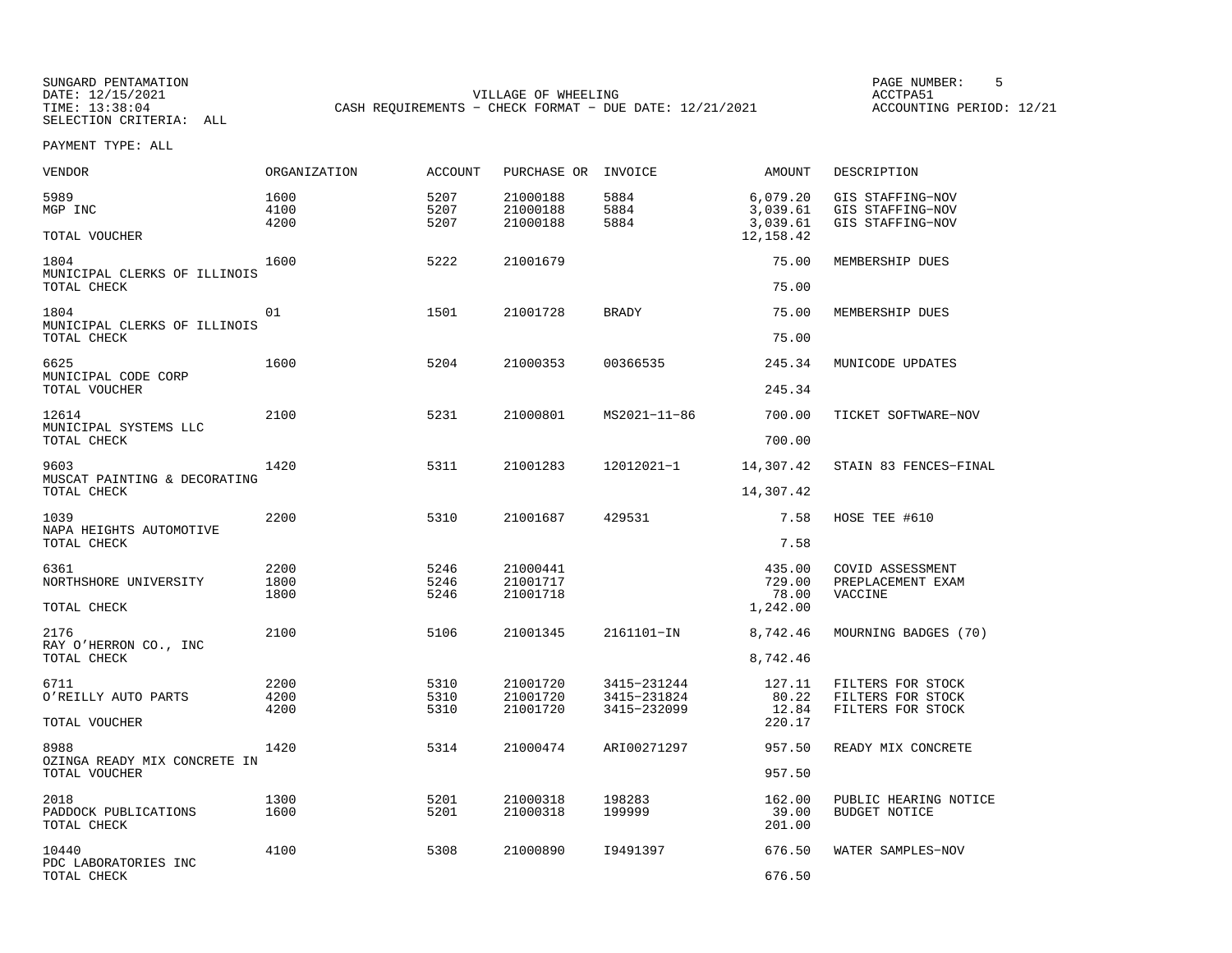SUNGARD PENTAMATION SUNGARD PENTAMATION SUNGARD PAGE NUMBER: 6<br>
PAGE PENTAMATION SUNGARD PAGE ACCTPA51 DATE: 12/15/2021 VILLAGE OF WHEELING ACCTPA51CASH REQUIREMENTS - CHECK FORMAT - DUE DATE: 12/21/2021

ACCOUNTING PERIOD: 12/21

| VENDOR                                                     | ORGANIZATION                         | ACCOUNT                              | PURCHASE OR                                              | INVOICE                                             | AMOUNT                                                     | DESCRIPTION                                                                                                         |
|------------------------------------------------------------|--------------------------------------|--------------------------------------|----------------------------------------------------------|-----------------------------------------------------|------------------------------------------------------------|---------------------------------------------------------------------------------------------------------------------|
| 9895<br>PERSONNEL STRATEGIES LLC<br>TOTAL CHECK            | 1800<br>1800                         | 5226<br>5226                         | 21001689<br>21001691                                     | $11 - 11 - 21$<br>$11 - 22 - 21$                    | 1,200.00<br>600.00<br>1,800.00                             | PSYCHOLOGICAL EXAMS<br>PSYCHOLOGICAL EXAM                                                                           |
| 2090<br>PIRTEK OHARE<br>TOTAL CHECK                        | 2200                                 | 5310                                 | 21001688                                                 | OH-T00014740                                        | 18.00<br>18.00                                             | VEHICLE PART #640                                                                                                   |
| 12857<br>MICHAEL POLAKOFF<br>TOTAL CHECK                   | 40                                   | 2207                                 |                                                          | 404 MARVIN P                                        | 40.94<br>40.94                                             | WATER BILL REFUND                                                                                                   |
| 4629<br>POSITIVE PACKAGING & GRAPHIC 1300<br>TOTAL VOUCHER | 1400                                 | 5228<br>5228                         | 21001681<br>21001719                                     | 9636<br>9676                                        | 104.00<br>420.00<br>524.00                                 | BUSINESS CARDS<br><b>ENVELOPES</b>                                                                                  |
| 9153<br>PRECISION PAVEMENT MARKINGS<br>TOTAL CHECK         | 3420                                 | 5508                                 | 21001086                                                 | 4047                                                | 30,930.15<br>30,930.15                                     | 2021 PAVEMENT MARKINGS PR                                                                                           |
| 2145<br>QUILL CORP<br>TOTAL CHECK                          | 1700<br>1700                         | 5318<br>5318                         | 21001732<br>21001731                                     | 21363447<br>21374694                                | 98.52<br>2.99<br>101.51                                    | OFFICE SUPPLIES<br>OFFICE SUPPLIES                                                                                  |
| 7260<br>RADICOM<br>TOTAL VOUCHER                           | 2200                                 | 5221                                 | 21001701                                                 | 179992-F                                            | 707.43<br>707.43                                           | RADIO MAINTENANCE                                                                                                   |
| 3712<br>RICOH USA INC<br>TOTAL CHECK                       | 1300<br>1500<br>1300                 | 5220<br>5220<br>5220                 | 21000366<br>21000369<br>21000366                         | 1089042627<br>5063318586<br>5063319001              | 1,451.52<br>31.77<br>44.15<br>1,527.44                     | CD COPIER REPAIR<br>PW COPIER FEE-NOV<br>CD COPIER FEE-NOV                                                          |
| 2288<br>THE SALEM GROUP<br>TOTAL VOUCHER                   | 1400<br>1400<br>1400<br>1400<br>1400 | 5103<br>5103<br>5103<br>5103<br>5103 | 21000250<br>21000250<br>21000250<br>21000250<br>21000250 | 3847453<br>3852211<br>3856550<br>3860770<br>3865497 | 513.60<br>470.80<br>513.60<br>513.60<br>171.20<br>2,182.80 | ENG TEMP CLERK-11/06<br>ENG TEMP CLERK-11/13<br>ENG TEMP CLERK-11/20<br>ENG TEMP CLERK-11/27<br>ENG TEMP CLERK-12/4 |
| 11387<br>SENTINEL EMERGENCY SOLUTIONS<br>TOTAL VOUCHER     | 2200                                 | 5310                                 | 21001723                                                 | 6706                                                | 28.45<br>28.45                                             | REFLECTIVE TAPE #610                                                                                                |
| 12852<br>SIDLEY AUSTIN LLP<br>TOTAL CHECK                  | 01                                   | 4412                                 | 21001695                                                 | 02000039849                                         | 427.50<br>427.50                                           | PLAN HEARING REFUND                                                                                                 |
| 2573<br>THIRD MILLENNIUM ASSOCIATES<br>TOTAL CHECK         | 1160<br>4100<br>4200                 | 5228<br>5228<br>5228                 | 21000030<br>21000030<br>21000030                         | 26991<br>26991<br>26991                             | 32.37<br>863.29<br>183.45<br>1,079.11                      | PRINT WATER BILLS-NOV<br>PRINT WATER BILLS-NOV<br>PRINT WATER BILLS-NOV                                             |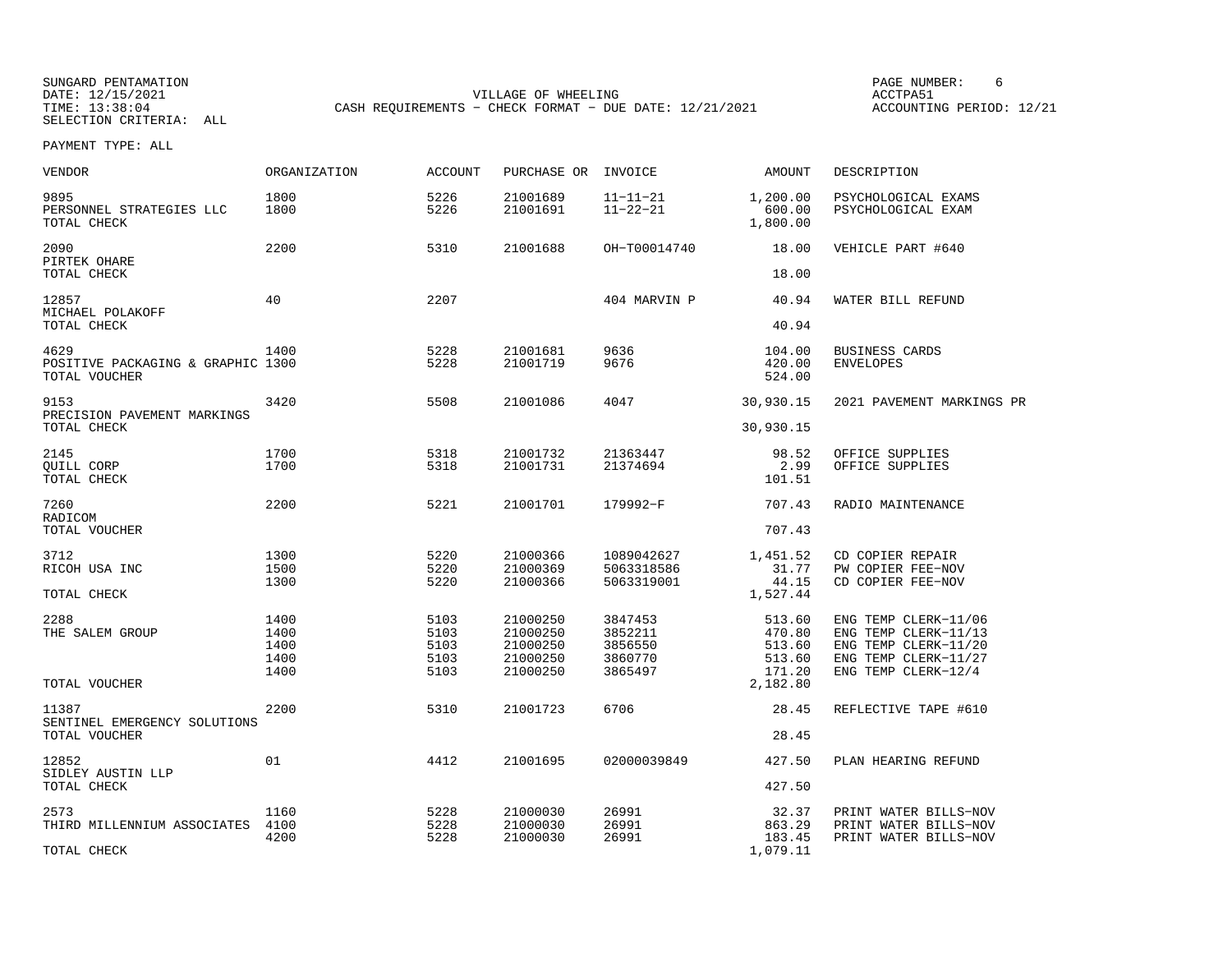SUNGARD PENTAMATION SUNGARD PENTAMATION SUNGARD PAGE NUMBER: THE SUNGARD PAGE NUMBER: THE SUNGARD PAGE NUMBER: T<br>PATE: 12/15/2021 DATE: 12/15/2021 SELECTION CRITERIA: ALL

DATE: 12/15/2021 VILLAGE OF WHEELING ACCTPA51CASH REQUIREMENTS - CHECK FORMAT - DUE DATE: 12/21/2021

ACCOUNTING PERIOD: 12/21

| <b>VENDOR</b>                                        | ORGANIZATION                                                 | <b>ACCOUNT</b>                                               | PURCHASE OR                                                                                  | INVOICE                                                                      | AMOUNT                                                                           | DESCRIPTION                                                                                                                                                                      |
|------------------------------------------------------|--------------------------------------------------------------|--------------------------------------------------------------|----------------------------------------------------------------------------------------------|------------------------------------------------------------------------------|----------------------------------------------------------------------------------|----------------------------------------------------------------------------------------------------------------------------------------------------------------------------------|
| 12733<br>TIME MANUFACTURING COMPANY                  | 33                                                           | 5401                                                         | 21001050                                                                                     | 11165                                                                        | 152,819.00                                                                       | AERIAL TRUCK #216                                                                                                                                                                |
| TOTAL CHECK                                          |                                                              |                                                              |                                                                                              |                                                                              | 152,819.00                                                                       |                                                                                                                                                                                  |
| 8760<br>TODAY'S UNIFORMS<br>TOTAL CHECK              | 2200                                                         | 5106                                                         | 21001706                                                                                     |                                                                              | 2,592.19<br>2,592.19                                                             | UNIFORMS                                                                                                                                                                         |
|                                                      |                                                              |                                                              |                                                                                              |                                                                              |                                                                                  |                                                                                                                                                                                  |
| 2631<br>TRANS UNION LLC<br>TOTAL CHECK               | 2100                                                         | 5231                                                         | 21000249                                                                                     | 11100306                                                                     | 95.00<br>95.00                                                                   | CREDIT REPORTS-NOV                                                                                                                                                               |
|                                                      |                                                              |                                                              |                                                                                              |                                                                              |                                                                                  |                                                                                                                                                                                  |
| 8185<br>TRI STATE HYDRAULICS INC<br>TOTAL CHECK      | 2200                                                         | 5310                                                         | 21001682                                                                                     | 502051                                                                       | 1,250.00<br>1,250.00                                                             | CYLINDER TOWER #9                                                                                                                                                                |
|                                                      |                                                              |                                                              |                                                                                              |                                                                              |                                                                                  |                                                                                                                                                                                  |
| 2645<br>TRINE CONSTRUCTION CORP<br>TOTAL CHECK       | 3600                                                         | 5502                                                         | 19001272                                                                                     | 5 AND FINAL                                                                  | 40,700.00<br>40,700.00                                                           | WOLF RD SEWER-FINAL                                                                                                                                                              |
|                                                      |                                                              |                                                              |                                                                                              |                                                                              |                                                                                  |                                                                                                                                                                                  |
| 2666<br><b>UPS</b><br>TOTAL CHECK                    | 1600<br>1600                                                 | 5227<br>5227                                                 | 21000001<br>21000001                                                                         | 328T1T481<br>328T1T491                                                       | 46.41<br>33.00<br>79.41                                                          | OVERNIGHT DELIVERY<br>OVERNIGHT DELIVERY                                                                                                                                         |
| 8862<br>USIC LOCATING SERVICES INC                   | 4100<br>4200<br>4100<br>4200<br>4100<br>4200<br>4100<br>4200 | 5299<br>5299<br>5299<br>5299<br>5299<br>5299<br>5299<br>5299 | 21000475<br>21000475<br>21000475<br>21000475<br>21000475<br>21000475<br>21000475<br>21000475 | 466888<br>466888<br>466889<br>466889<br>478538<br>478538<br>478539<br>478539 | 5,922.37<br>5,922.38<br>37.23<br>37.23<br>5,778.30<br>5,778.30<br>67.83<br>67.83 | LOCATE SERVICE-SEPT<br>LOCATE SERVICE-SEPT<br>LOCATE SERVICE-SEPT<br>LOCATE SERVICE-SEPT<br>LOCATE SERVICE-NOV<br>LOCATE SERVICE-NOV<br>LOCATE SERVICE-NOV<br>LOCATE SERVICE-NOV |
| TOTAL CHECK                                          |                                                              |                                                              |                                                                                              |                                                                              | 23,611.47                                                                        |                                                                                                                                                                                  |
| 2700<br>VERIZON WIRELESS<br>TOTAL CHECK              | 4100                                                         | 5237                                                         | 21000368                                                                                     | 9893835420                                                                   | 164.27<br>164.27                                                                 | SCADA SERVICE-NOV                                                                                                                                                                |
|                                                      |                                                              |                                                              |                                                                                              |                                                                              |                                                                                  |                                                                                                                                                                                  |
| 12445<br>VOIANCE LANGUAGE SERVICES LL<br>TOTAL CHECK | 2110                                                         | 5299                                                         | 21000462                                                                                     | 1423272                                                                      | 177.39<br>177.39                                                                 | LANGUAGE LINE-NOV                                                                                                                                                                |
|                                                      |                                                              |                                                              |                                                                                              |                                                                              |                                                                                  |                                                                                                                                                                                  |
| 10737<br>WEX BANK<br>TOTAL CHECK                     | 2100<br>2200                                                 | 5301<br>5301                                                 | 21001724<br>21001724                                                                         | 76443795<br>76443795                                                         | 225.80<br>77.70<br>303.50                                                        | FUEL CARDS-NOV<br>FUEL CARDS-NOV                                                                                                                                                 |
| 10832<br>THE YMI GROUP INC                           | 1220                                                         | 5299                                                         | 21001708                                                                                     | 6733A                                                                        | 682.18                                                                           | HVAC SERVICE CALL                                                                                                                                                                |
| TOTAL VOUCHER                                        |                                                              |                                                              |                                                                                              |                                                                              | 682.18                                                                           |                                                                                                                                                                                  |